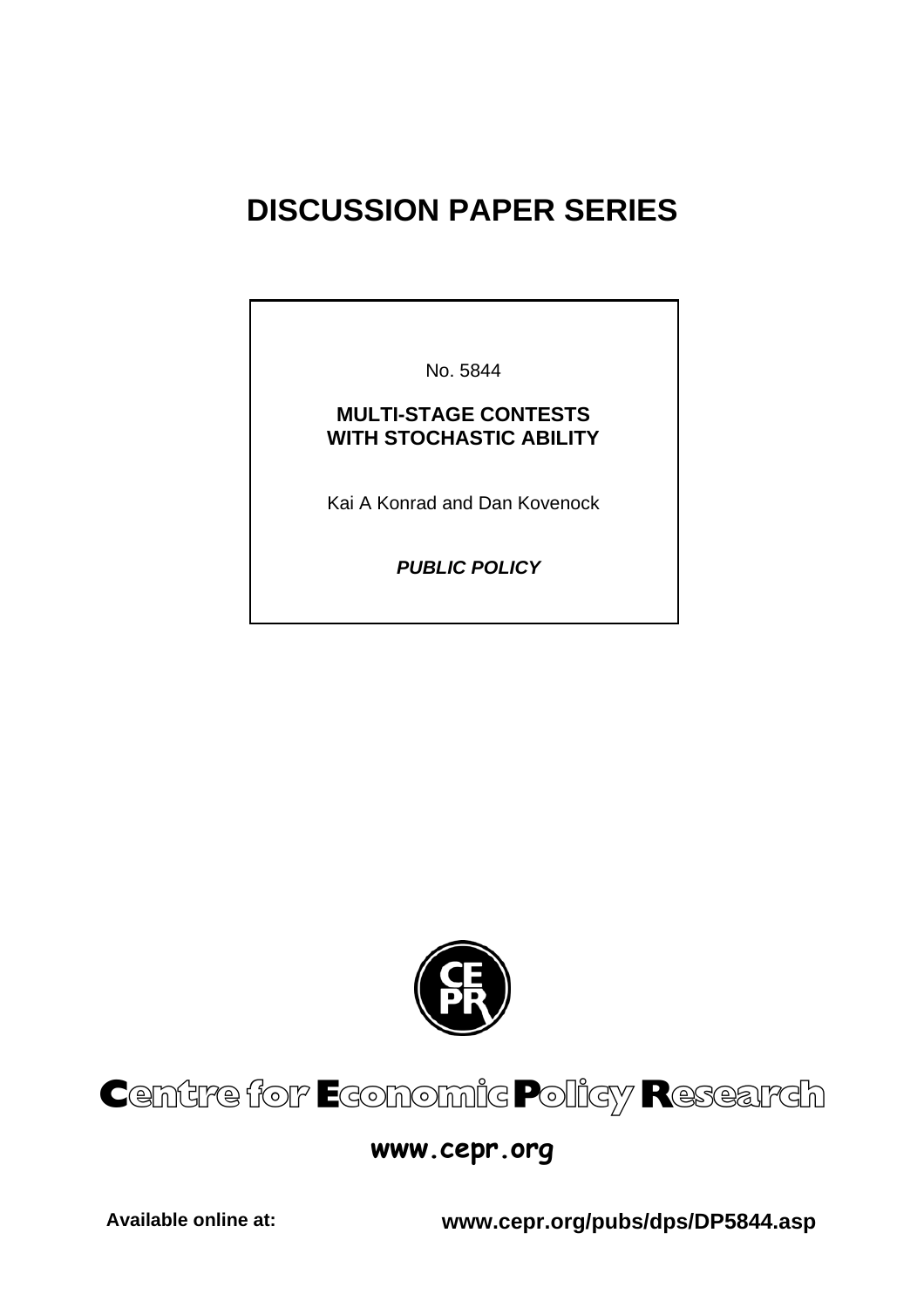# **MULTI-STAGE CONTESTS WITH STOCHASTIC ABILITY**

**Kai A Konrad,** Free University of Berlin and WZB and CEPR **Dan Kovenock,** Purdue University

> Discussion Paper No. 5844 September 2006

Centre for Economic Policy Research 90–98 Goswell Rd, London EC1V 7RR, UK Tel: (44 20) 7878 2900, Fax: (44 20) 7878 2999 Email: cepr@cepr.org, Website: www.cepr.org

This Discussion Paper is issued under the auspices of the Centre's research programme in **PUBLIC POLICY**. Any opinions expressed here are those of the author(s) and not those of the Centre for Economic Policy Research. Research disseminated by CEPR may include views on policy, but the Centre itself takes no institutional policy positions.

The Centre for Economic Policy Research was established in 1983 as a private educational charity, to promote independent analysis and public discussion of open economies and the relations among them. It is pluralist and non-partisan, bringing economic research to bear on the analysis of medium- and long-run policy questions. Institutional (core) finance for the Centre has been provided through major grants from the Economic and Social Research Council, under which an ESRC Resource Centre operates within CEPR; the Esmée Fairbairn Charitable Trust; and the Bank of England. These organizations do not give prior review to the Centre's publications, nor do they necessarily endorse the views expressed therein.

These Discussion Papers often represent preliminary or incomplete work, circulated to encourage discussion and comment. Citation and use of such a paper should take account of its provisional character.

Copyright: Kai A Konrad and Dan Kovenock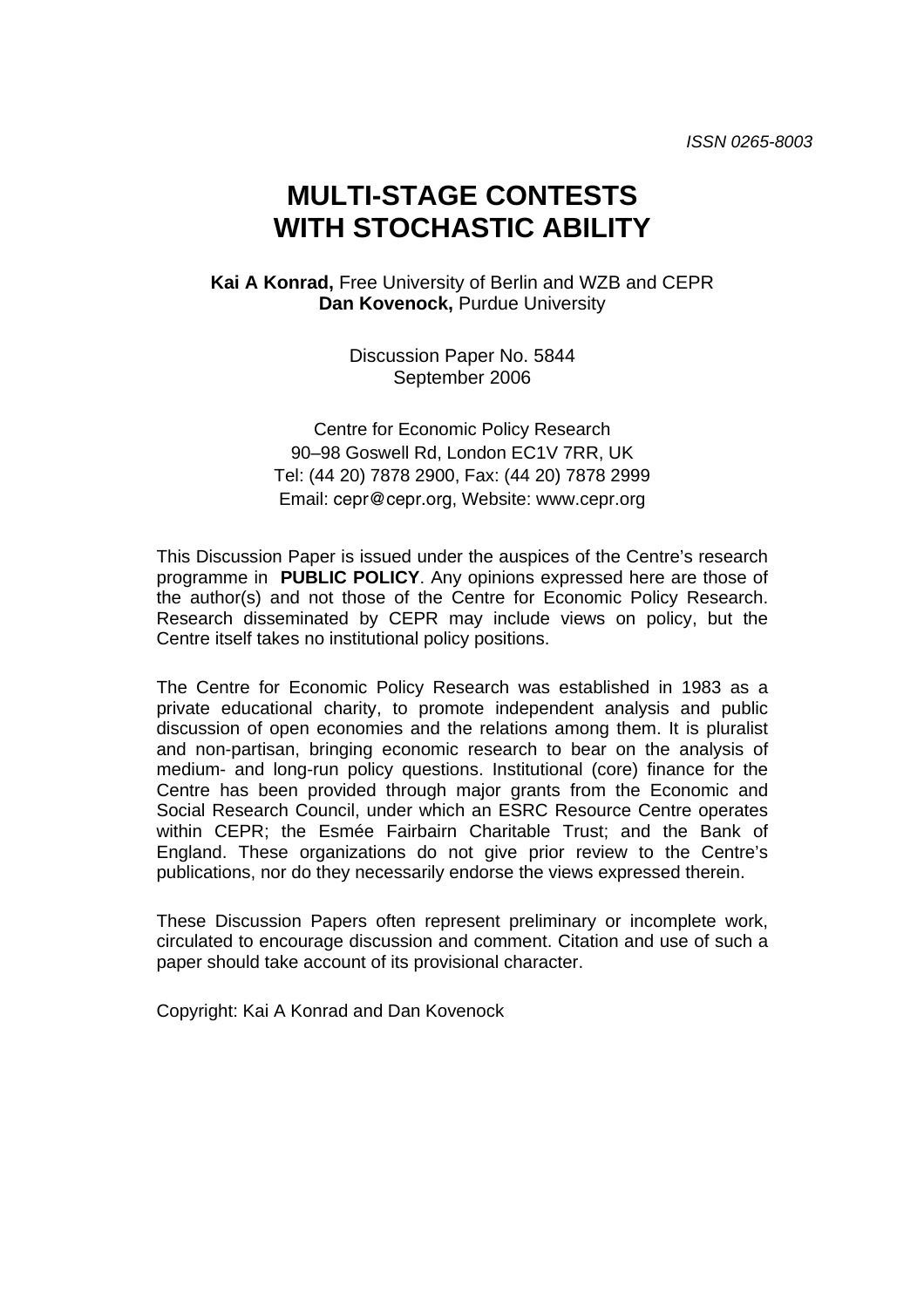September 2006

## **ABSTRACT**

### Multi-Stage Contests with Stochastic Ability\*

We consider the properties of perfectly discriminating contests in which players' abilities are stochastic, but become common knowledge before efforts are expended. Players whose expected ability is lower than that of their rivals may still earn a positive expected payoff from participating in the contest, which may explain why they participate. We also show that an increase in the dispersion of a player's own ability generally benefits this player. It may benefit or harm his rival, but cannot benefit the rival more than it benefits himself. We also explore the role of stochastic ability for sequential contests with the same opponent (multi-battle contests) and with varying opponents (elimination tournaments) and show that it reduces the strong discouragement effects and hold-up problems that may otherwise emerge in such games. High own ability dispersion selects such players into the contest and favors them in elimination contests.

#### JEL Classification: D72 and D74

Keywords: all-pay auction, conflict, contest, discouragement, elimination tournament, multi-stage, race and random ability

| Kai A Konrad                | Dan Kovenock                         |
|-----------------------------|--------------------------------------|
| Wissenschaftszentrum Berlin | <b>Department of Economics</b>       |
| für Sozialforschung gGmbH   | <b>Krannert School of Management</b> |
| Forschungsschwerpunkt II    | <b>Purdue University</b>             |
| Reichpietschufer 50         | IN 47907-1310 West Lafayette         |
| 10785 Berlin                | <b>USA</b>                           |
| <b>GERMANY</b>              | Email: kovenock@mgmt.purdue.edu      |
| Email: kkonrad@wz-berlin.de |                                      |

For further Discussion Papers by this author see: www.cepr.org/pubs/new-dps/dplist.asp?authorid=116703

For further Discussion Papers by this author see: www.cepr.org/pubs/new-dps/dplist.asp?authorid=112177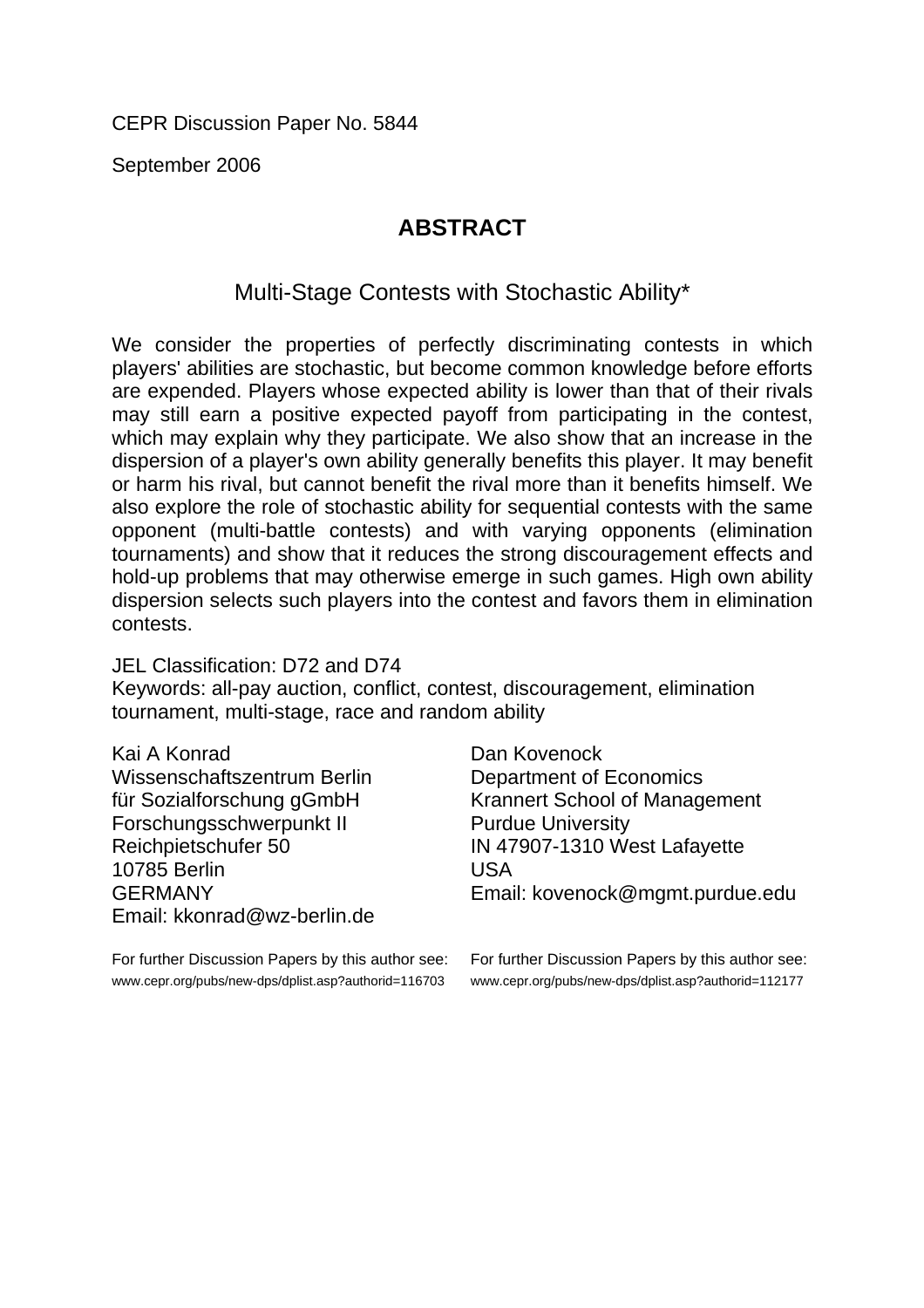\* We thank Jason Abrevaya for helpful comments. Konrad acknowledges funding from the German Science Foundation (DFG, grant no. SFB-TR-15). Part of this work was completed while Kovenock was Visiting Professor at the Social Science Research Center Berlin (WZB). The usual caveat applies.

Submitted 16 August 2006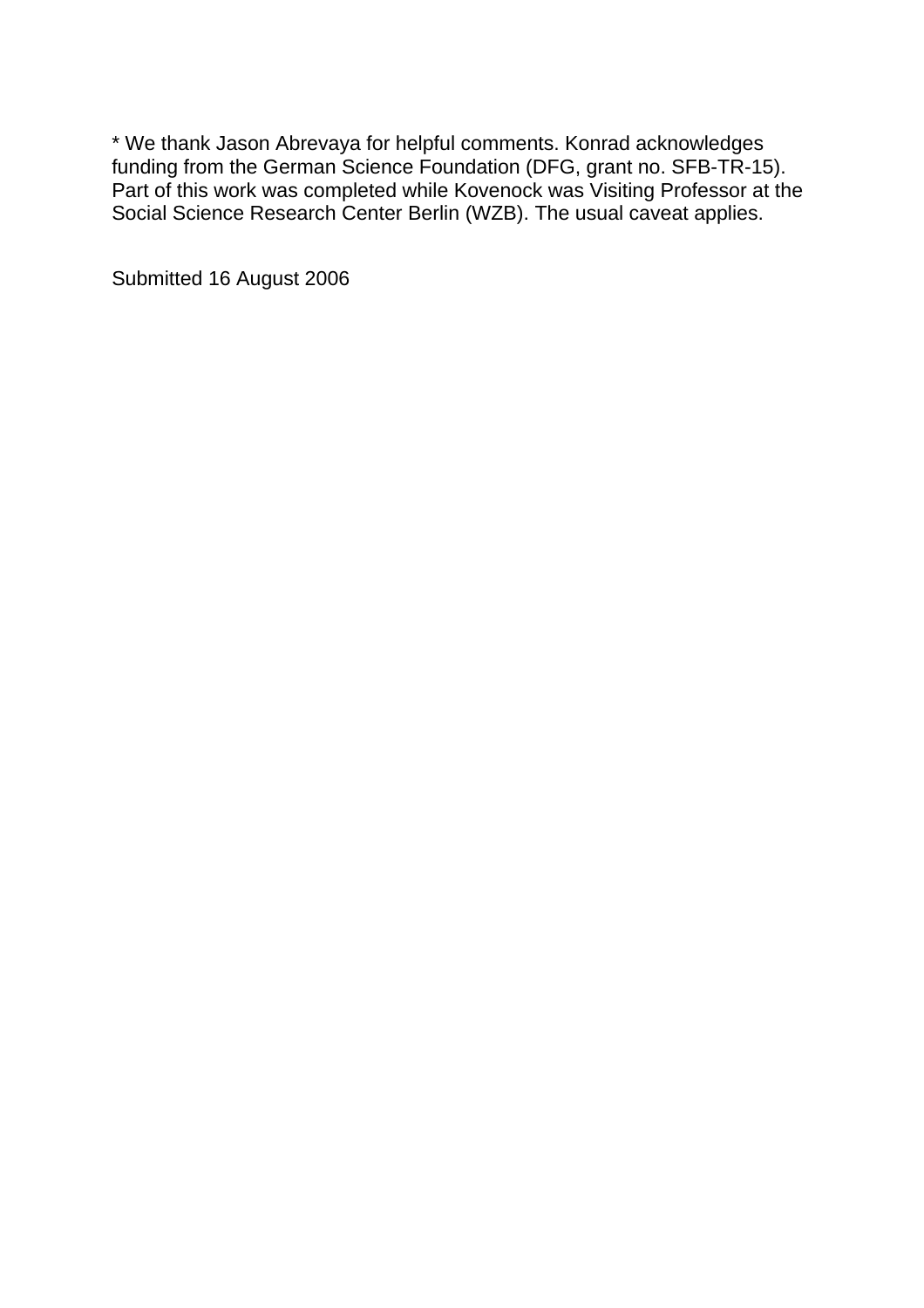#### 1 Introduction

Many tournaments are characterized by multiple rounds, with or without the elimination of some candidates in earlier stages of the process of determining a final winner. Internal career competition has features of an elimination tournament in which the number of participants may shrink gradually.<sup>1</sup> In patent races several firms may take part in what Harris and Vickers (1987) have termed a race: a multi-battle contest in which the competitor who first accumulates a given number of successes wins. In the political context, many election processes consist of multiple contest stages. In the race for US presidency several competition stages gradually narrow down the number of competitors.2 Many sports disciplines provide more obvious examples.3 Also violent fighting for turf, for successorship in the context of autocratic governance systems, or for military victory in wars typically consist of multiple battles with victory being a function of the outcomes in these battles, and with some of the competitors being eliminated at some stage of the process.

Contests with multiple rounds or tournaments in which the outcome of previous battles determines whether players are allowed to enter into or win something in later stages of the game have an important hold-up feature in common: successful participation in the future stages of the game may require substantial effort, and this may make it less attractive to expend effort in preliminary rounds of the game. Similarly, once a player has accumulated a sufficiently large disadvantage in the game, he may simply want to give up, even though success in later rounds may bring him back into play. Re-

<sup>&</sup>lt;sup>1</sup>Such competition has been analysed by Rosen  $(1986)$  and an early literature survey is by Lazear (1995). Rosen (1986) distinguishes between heterogenous contestants with common knowledge of all players' talents, and an elimination tournament with two stages in which there are different types of players but all players share the same symmetric priors about themselves and about all other players.

<sup>2</sup>Several dynamic aspects of the presidential nomination campaigns have been analysed by Aldrich (1980), Strumpf (2002) and Klumpp and Polborn (2006). The latter emphasize that outcomes of early rounds may lead to what could be called a discouragement effect for the player who lost in early rounds.

<sup>3</sup>Szymanski (2003) discusses a large set of design issues in this context. The structure of an elimination contest has been analysed in the context of sports, e.g., by Abrevaya (2002), Groh et al. (2003), Harbaugh and Klumpp (2005) and Horen and Riezman (1985).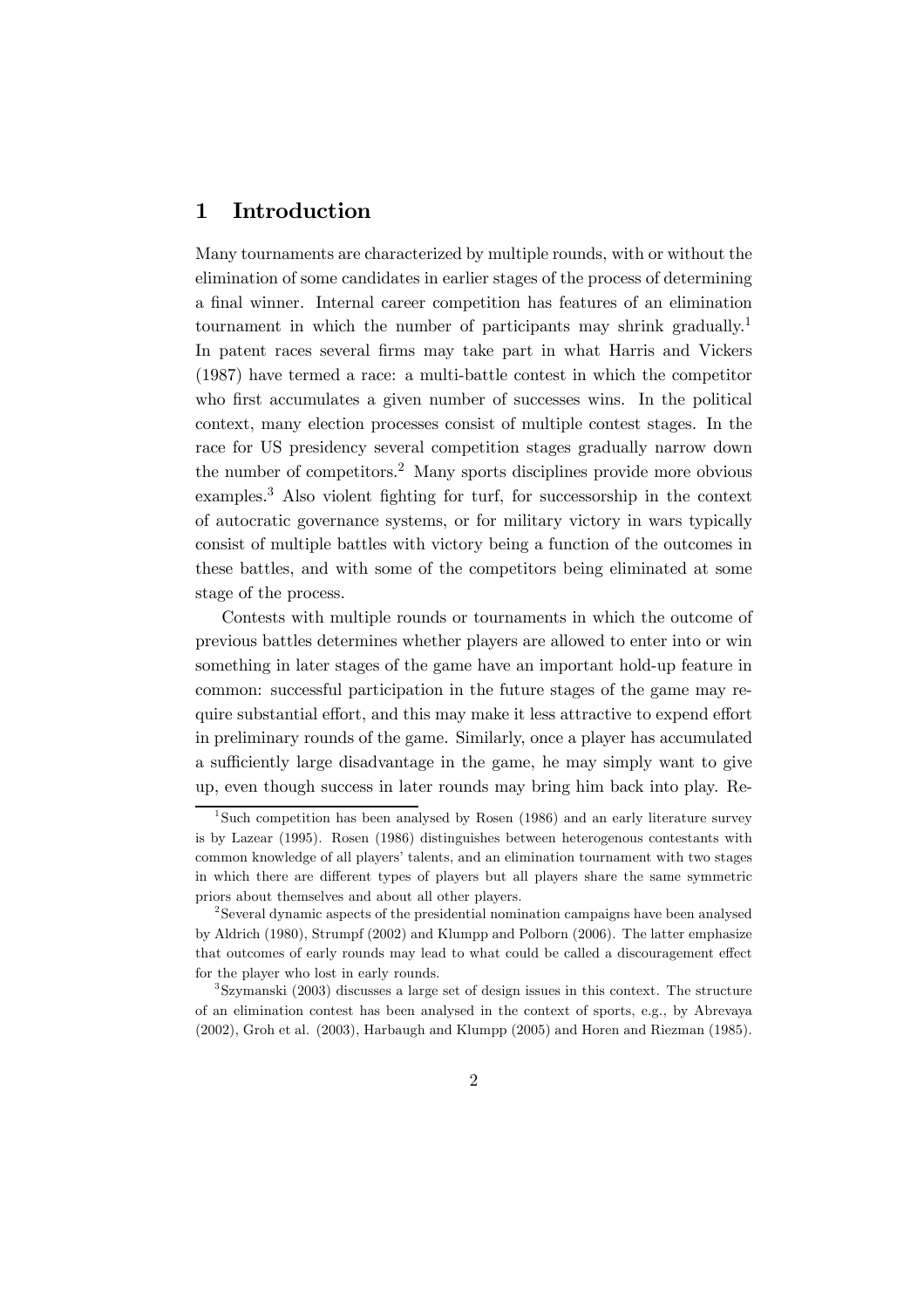turning to a state in which the competition becomes more balanced may not be worth much effort, because the economic rents from winning the competition at this state may be dissipated by the efforts expended in the state. Wärneryd (1998), McAfee (2000), Müller and Wärneryd (2001), Klumpp and Polborn (2006), Konrad (2004) and Konrad and Kovenock (2005, 2006) illustrate discouragement effects of this type.4

In this paper we identify an important reason why the discouragement effect of future conflict may be less severe than current theory would imply. A player's ability, measured, for instance, by his or her cost of expending effort, may be random. Empirically, the existence of transitory changes in a player's ability is seemingly a very reasonable assumption for all of the examples mentioned. Athletes obviously have transitory ups and down in their ability. The same should apply to managers and workers in firms, to researchers in laboratories and the managers who hire and supervise them, and to politicians and their advisors in the different stages of a campaign. Moreover, many aspects of a player's actual ability or effectiveness in a given battle, match, or campaign may be easily observed by an adversary, so that it is not unreasonable to model these transitory realizations as common knowledge at the start of the battle.

Such randomness has important implications. Shocks to the unit cost of effort ameliorate the effects of cutthroat competition in single and multistage perfectly discriminating contests.<sup>5</sup> More precisely, despite the fact that, all else equal, less able players earn a zero expected utility in such a contest, stochastic ability means that "on any given day" an underdog may be more able than a favorite. This turns participation in such a contest into an option: in perfectly discriminating contests in which a player is less able than his rival he earns a zero expected payoff, but earns a positive payoff, linearly decreasing in his own cost of effort, in contests in which he is more able. Hence, players benefit from mean preserving spreads of their own cost

<sup>&</sup>lt;sup>4</sup>The possibility of conflict in future periods and its implications for the resolution of conflict in earlier periods has also received considerable attention in the literature on the economics of conflict (see Garfinkel and Skaperdas 2000, Mehlum and Moene 2004).

<sup>&</sup>lt;sup>5</sup>Randomness of ability has qualitatively similar implications if the contest success function is not perfectly discriminatory. However, we do not address this issue in this paper.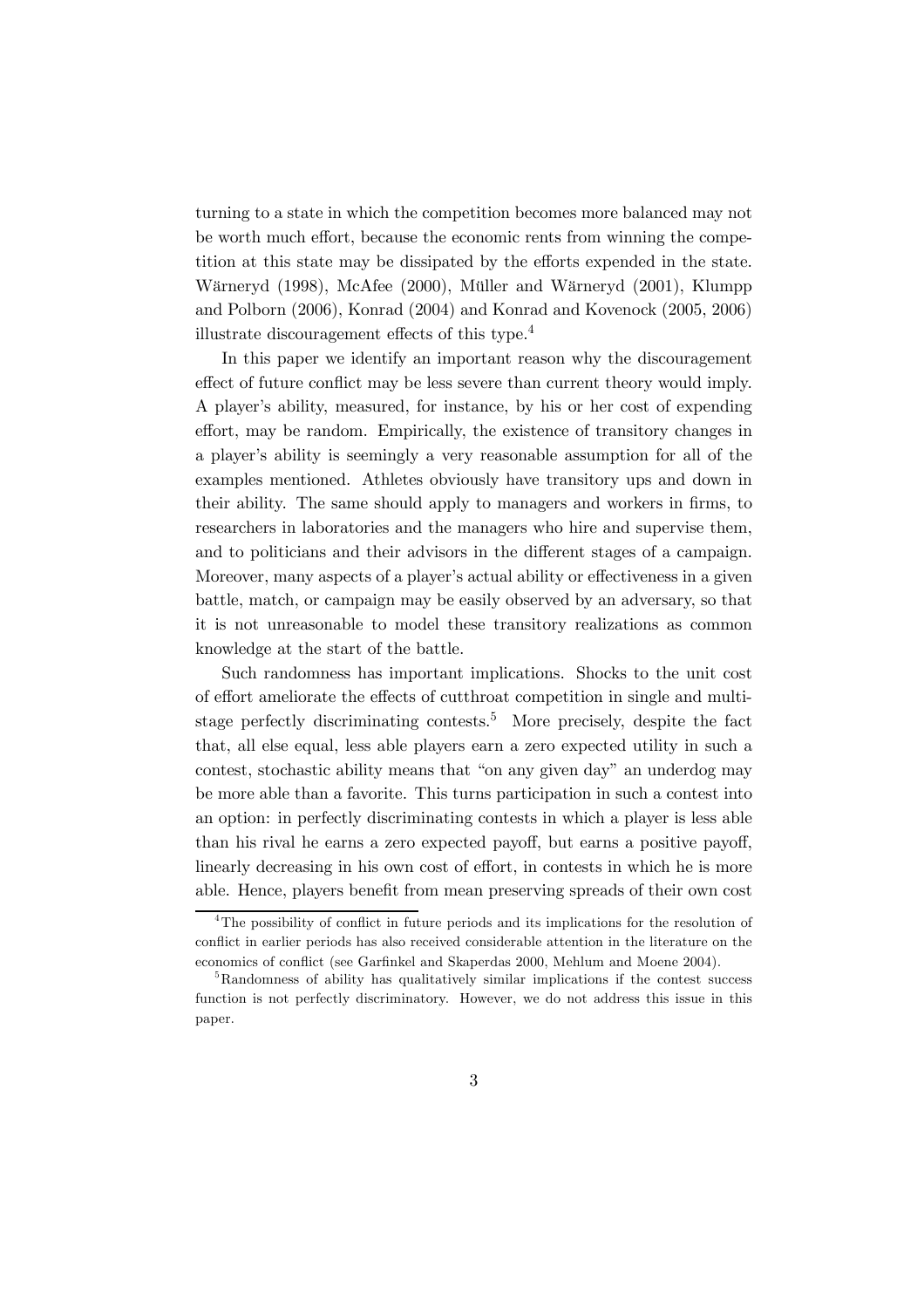distribution. Mean preserving spreads of a rival's distribution of cost may benefit or harm a player, but never benefit the player more than the rival himself. All of this implies that with transient ability shocks dissipation will be lower than in the absence of shocks and the value that players attribute ex ante to participating in such a contest will be higher.

With transient ability, typically all players earn a positive expected payoff from the contest ex ante (in contrast to the deterministic cost case). Therefore the cutthroat nature of later stage contests is moderated and does not completely discourage effort in earlier stage contests. Moreover, the "reversion to the mean" arising in later stage contests means that even if a player in a given contest is less able than his rival, if he is more able on average, his continuation value from winning the contest will be greater, and therefore his imputed value of the prize from the present contest will be greater. This leads to greater effort, at least partially offsetting his transient ability disadvantage. Hence, our analysis has implications for the interaction of favorites and underdogs initiated by Dixit (1987) and further elaborated upon by Baik and Shogren (1992) and Leininger (1993). In this line of research, ability is some property that remains fixed for the duration of the contest despite any noise that might be generated by the imperfectly discriminating nature of the contest success function. In contrast, we concentrate on an environment in which players differ over time in their abilities. A player's ability in each round of the contest is a random draw from a player (and possibly time) specific distribution.

Our results have far reaching implications for both naturally arising and mechanism-induced selection processes. First, we demonstrate that, given two rival players with identical mean abilities, the player with the greater dispersion in ability achieves higher payoffs in the contest against his rival. Moreover, the "riskier" player also obtains a higher expected payoff than does his rival against any third player, regardless of that player's distribution of ability. Hence, all else equal, we would expect evolutionary forces to lead to greater fitness of players with "riskier" distributions of abilities. Such players would also be more willing to expend whatever entry costs might be required to participate in perfectly discriminating contests. In addition to this naturally occurring selection, within mechanism selection also arises.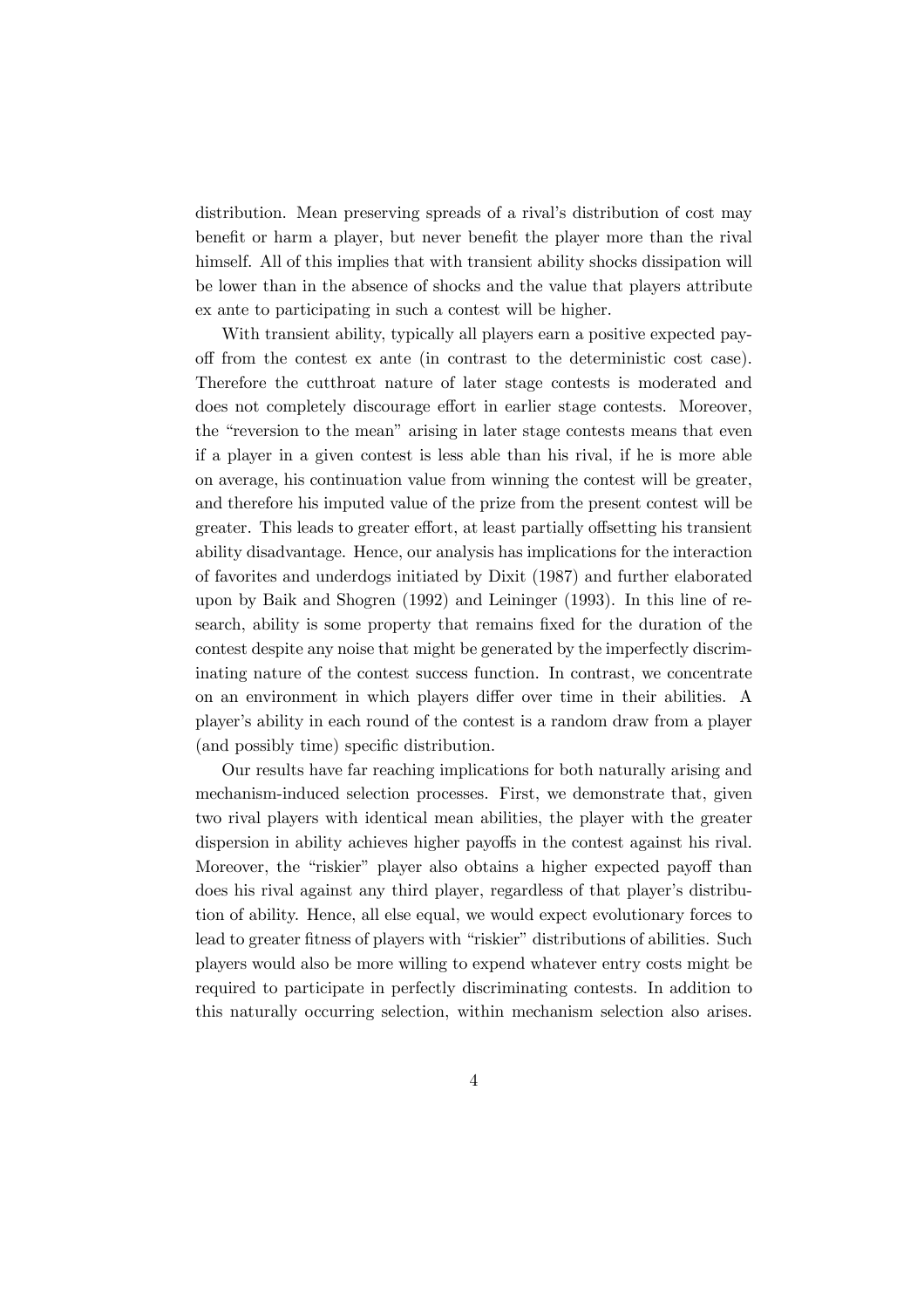All else equal, players with more disperse abilities have higher continuation values from winning at early or intermediate stages of multistage contests, which increases their cost contingent incentive to expend effort in the current stage-contest faced. This leads to both higher effort and an increased probability of advancement. Hence not only does an elimination contest have a tendency to select individuals with higher dispersion, the dispersion among participating individuals should increase in the later stages of an elimination tournament.

A roadmap for the remainder of the paper is as follows. In section 2 we develop the formal framework and analyse the role of cost dispersion for the payoffs of players in a static, perfectly discriminating contest. We consider how these results are reinforced in a dynamic elimination contest in section 3, and in a race in section 4. Section 5 concludes.

#### 2 Cost dispersion and the contest

In this section we study a static contest with two players  $i = 1, 2$ . A prize is awarded to the winner. The value of the prize is normalized to unity. The competition for this prize is organized as a perfectly discriminating contest (all-pay auction), in which the two players 1 and 2 simultaneously expend effort  $e_1 \geq 0$  and  $e_2 \geq 0$  and have costs of effort that are equal to  $c_1e_1 \geq 0$ and  $c_2e_2 \geq 0$ . Here,  $c_1$  and  $c_2$  are the per-unit-of-bid effort costs of players 1 and 2, with  $c_1, c_2 \in [c, \bar{c}]$ , and randomness of these unit cost parameters will be our main concern. However, at the point of time when the efforts are chosen, each player knows his own and the rival player's unit cost; hence, at this stage, the problem describes a perfectly discriminating contest with complete information, with payoffs of the players characterized as

$$
\pi_1(c_1, e_1, c_2, e_2) = p_1(e_1, e_2) \cdot 1 - c_1 e_1
$$
  
\n
$$
\pi_2(c_1, e_1, c_2, e_2) = p_2(e_1, e_2) \cdot 1 - c_2 e_2
$$
\n(1)

where  $p_i(e_1, e_2) = 1$  if  $e_i > e_j$  for  $i, j \in \{1, 2\}$ , and  $p_1 = p_2 = 1/2$  if  $e_1 = e_2$ . This game has been carefully analysed by Hillman and Riley (1989) and Baye, Kovenock and deVries (1996). As they show, the equilibrium of the perfectly discriminating contest for given values of  $c_1$  and  $c_2$  is unique and described as follows: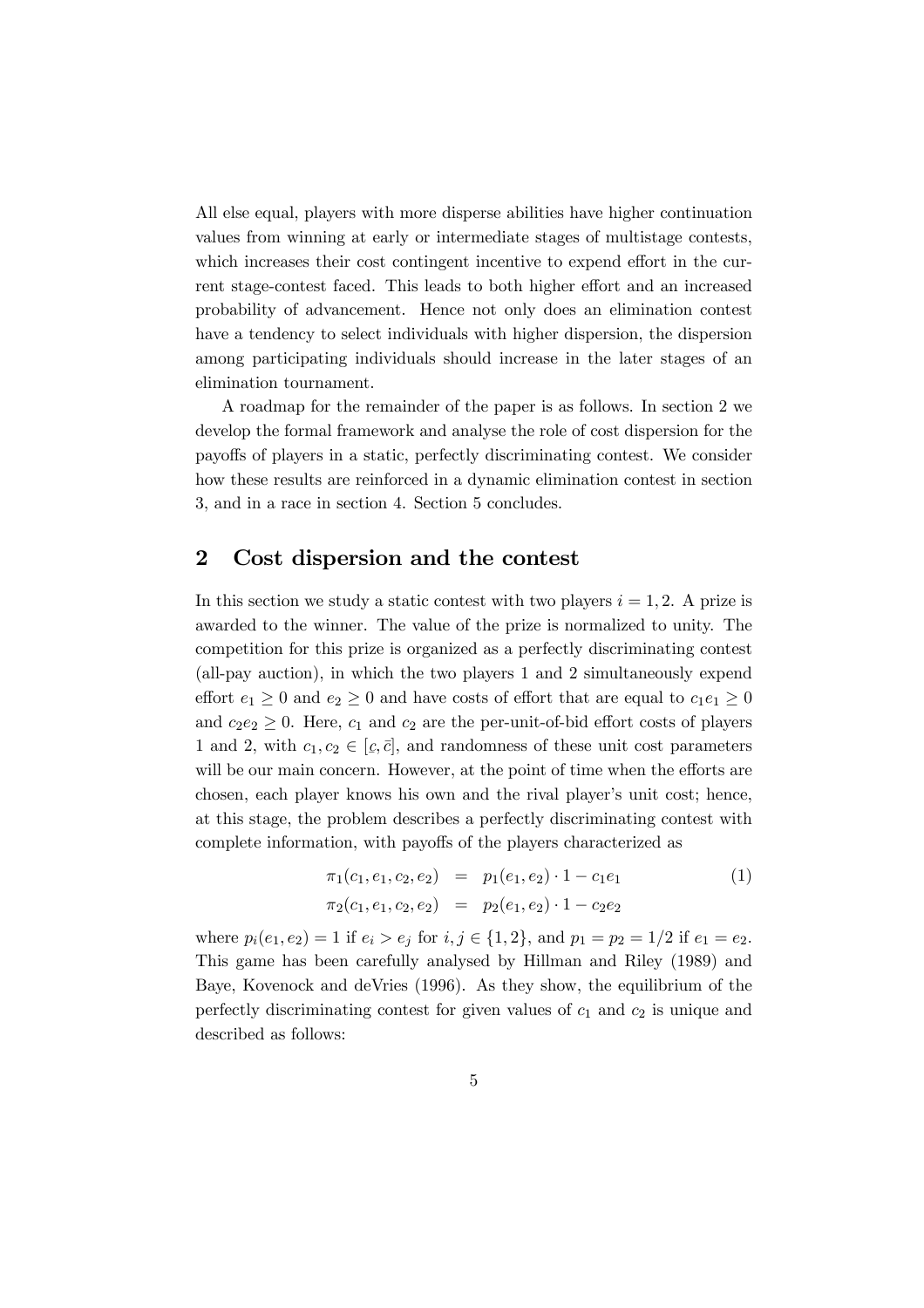**Proposition 1** (Hillman and Riley 1989)<sup>6</sup> The unique equilibrium of the two-player all-pay auction with complete information is in mixed strategies. Let  $c_1 < c_2$ . Then bids are described by the following cumulative distribution functions:

$$
G_1(e) = \begin{cases} c_2e & \text{for } e \in [0, \frac{1}{c_2}) \\ 1 & \text{for } e \ge \frac{1}{c_2} \end{cases}
$$

$$
G_2(e) = \begin{cases} 1 - \frac{c_1}{c_2} + ec_1 & \text{for } e \in [0, \frac{1}{c_2}) \\ 1 & \text{for } e \ge \frac{1}{c_2} \end{cases}
$$

The payoffs are  $1-\frac{c_1}{c_2}$  for player 1 and 0 for player 2, and win probabilities are equal to  $1 - \frac{c_1}{2c_2}$  for player 1 and  $\frac{c_1}{2c_2}$  for player 2.

We now turn to the point in time at which the players have not learned their actual unit cost of expending effort in the perfectly discriminating contest. We assume that these costs are random variables. The main focus of this section is how this randomness affects the expected equilibrium payoffs of the players at the stage when they do not yet know the realization of their unit costs.

Assume that unit costs  $c_i$  are independent random variables that are absolutely continuous with finite support  $[c, \bar{c}]$  with  $\bar{c} > c > 0$ . The cumulative  $\begin{pmatrix} 2 & 5 \\ 1 & 1 \end{pmatrix}$ distribution functions of  $c_1$  and  $c_2$  are  $F_1(c_1)$  and  $F_2(c_2)$  with corresponding densities  $f_1$  and  $f_2$ , which we assume to be positive on  $[c, \bar{c}]$ . As is seen from Proposition 1, not the absolute values of  $c_1$  and  $c_2$ , but rather their ratio is of importance for the equilibrium payoffs. Let  $\alpha \equiv c_1/c_2$ . Then  $F_1$ and  $F_2$  induce a cumulative distribution function  $Z(\alpha)$ ,<sup>7</sup> which we assume is absolutely continuous with density function  $z(\alpha)$ , defined on  $[\alpha,\bar{\alpha}]$ , where

 ${}^{6}$ The original characterization of equilibrium in two-player perfectly discriminating contests assumed identical cost of effort. However, as noted by Baye, Kovenock and de Vries (1996, p. 292), behavior is invariant with respect to affine transformations of utility, so that by dividing each player's payoff by his own constant unit cost of effort one can transform a game with different unit costs of effort into one with identical unit costs of effort but transformed valuations of the prize.

<sup>&</sup>lt;sup>7</sup>Unless otherwise noted, our results stated on  $Z(\alpha)$  will hold for more general joint distributions  $F(c_1, c_2)$  that induce the respective cumulative distribution function  $Z(\alpha)$ and density function  $z(\alpha)$ .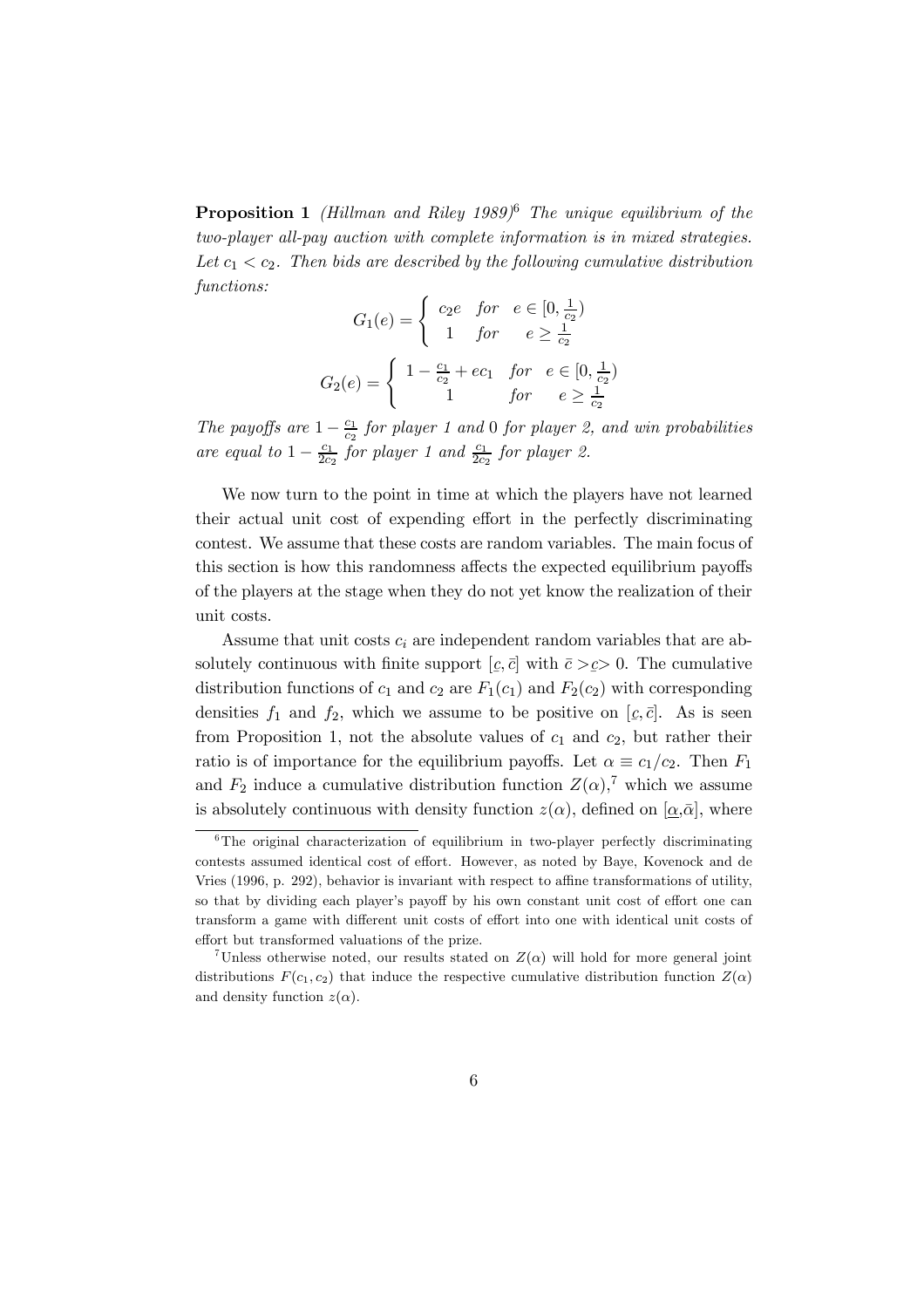$\underline{\alpha} = \underline{c}/\overline{c}$  and  $\overline{\alpha} = \overline{c}/\underline{c}$ . The expected payoffs are

$$
\pi_1(Z) = \int_{\underline{\alpha}}^1 (1 - \alpha) z(\alpha) d\alpha \text{ and } \pi_2(Z) = \int_1^{\bar{\alpha}} (1 - \frac{1}{\alpha}) z(\alpha) d\alpha. \tag{2}
$$

In this perfectly discriminating contest only the player who has an actual cost advantage receives a positive payoff, and the player with the cost disadvantage receives a zero payoff. Accordingly, if cost is dispersed, and if both players' cost parameters are independent random variables with the same support, then each player has a cost advantage with positive probability, and therefore earns a positive expected payoff.

Changes in the distributions of cost parameters affect the expected payoffs. We first study generalizations of mean-shifts and then turn to changes in the riskiness in the sense of second order stochastic dominance.

**Proposition 2** Consider two distribtions  $Z(\alpha)$  and  $\hat{Z}(\alpha)$  with  $Z(\alpha) \geq \hat{Z}(\alpha)$ for all  $\alpha$ . Then  $\pi_1(Z(\alpha)) \geq \pi_1(\hat{Z}(\alpha))$  and  $\pi_2(Z(\alpha)) \leq \pi_2(\hat{Z}(\alpha))$ .

Proof. Integrating by parts,

$$
\int_{\underline{\alpha}}^{1} (1 - \alpha)(z(\alpha) - \hat{z}(\alpha)) d\alpha \qquad (3)
$$
  
= 
$$
\left[ (1 - \alpha)(Z(\alpha) - \hat{Z}(\alpha)) \right]_{\underline{\alpha}}^{1} + \int_{\underline{\alpha}}^{1} (Z(\alpha) - \hat{Z}(\alpha)) d\alpha
$$
  
= 
$$
0 + \int_{\underline{\alpha}}^{1} (Z(\alpha) - \hat{Z}(\alpha)) d\alpha \ge 0,
$$

where the last inequality uses the assumption that  $Z(\alpha) - \hat{Z}(\alpha) \geq 0$  for all α.

For player 2, let  $T(1/\alpha)$  and  $\hat{T}(1/\alpha)$  be the cumulative distributions for  $1/\alpha$  if  $\alpha$  is distributed according to  $Z(\alpha)$  and  $\hat{Z}(\alpha)$ , respectively. Note that  $T(1/\alpha)$  dominates  $\hat{T}(1/\alpha)$  in the sense of first-order stochastic dominance if and only if  $Z(\alpha)$  is dominated by  $\hat{Z}(\alpha)$  in the sense of first-order stochastic dominance. Moreover,

$$
\pi_2(T(1/\alpha)) - \pi_2(\hat{T}(1/\alpha)) =
$$
\n
$$
\int_{\underline{\alpha}}^1 (1 - \frac{1}{\alpha})(t(\frac{1}{\alpha}) - \hat{t}(\frac{1}{\alpha}))d\frac{1}{\alpha}.
$$
\n(4)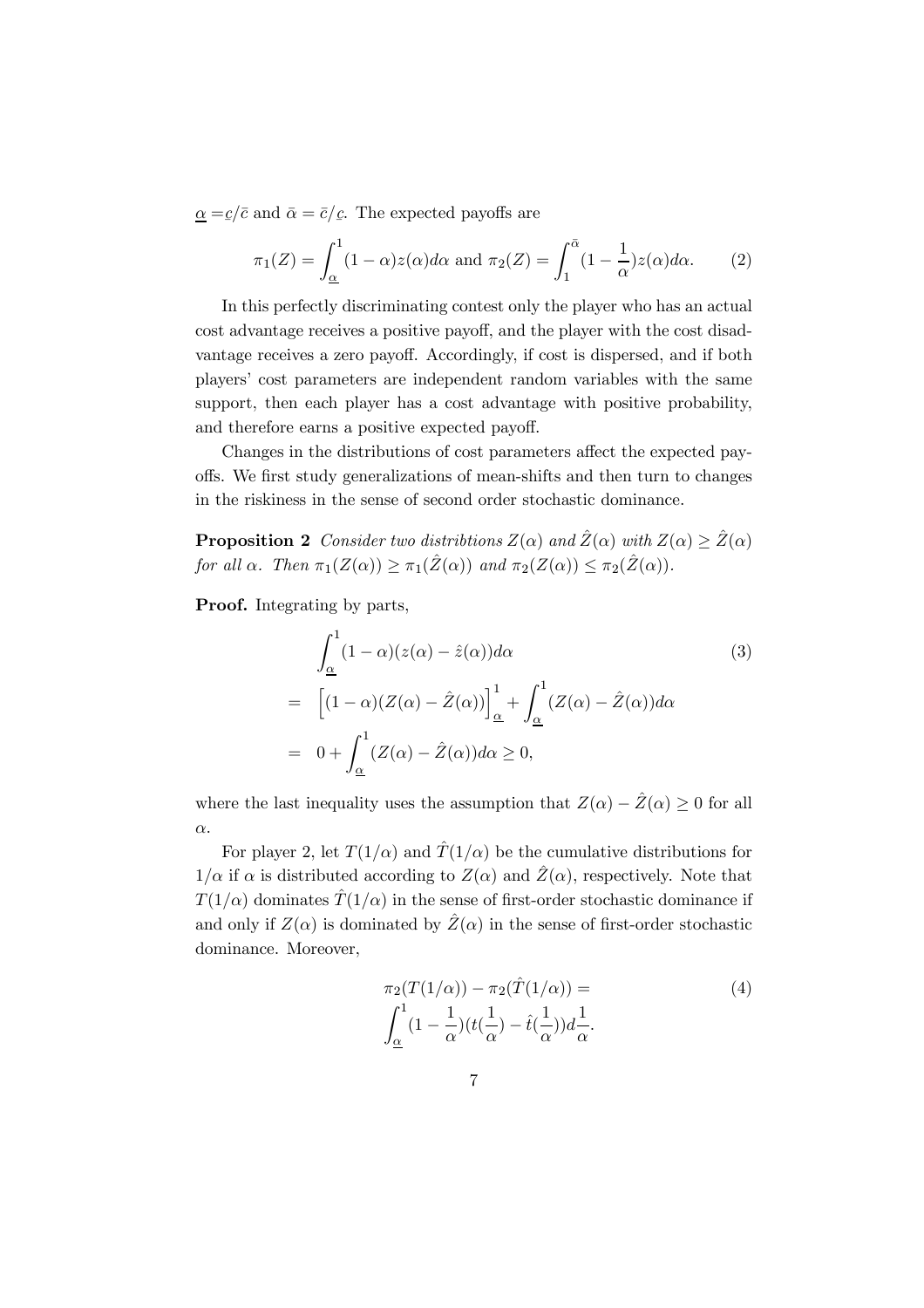From here, the proof for player 2 follows by integrating by parts and using the definition of first-order stochastic dominance.  $\blacksquare$ 

Proposition 2 considers a generalized shift in the mean of  $c_1/c_2$ , in the sense of first-order stochastic dominance. Intuitively speaking, if it becomes more likely that  $c_1/c_2$  is higher, then this shifts probability mass from states with cost ratios for which the payoff of player 1 is high to states with cost ratios for which the payoff of player 1 is smaller, or even zero. The expected payoff is, therefore, reduced.

We now turn to changes in the dispersion of cost. To symbolize the property that  $\int_{\underline{\alpha}}^x [\hat{Z}(\alpha) - Z(\alpha)] d\alpha \leq 0$  for all x, i.e., Z is dominated by  $\hat{Z}$ in the sense of second-order stochastic dominance, we use  $Z \leq_{SSD} \hat{Z}$ . The following holds:

**Proposition 3** Consider two distributions Z and  $\hat{Z}$  of  $\alpha$ , such that  $Z \leq_{SSD}$  $\hat{Z}$ . Then  $\pi_1(Z) \geq \pi_1(\hat{Z})$ .

Proof.

$$
\pi_1(Z) - \pi_1(\hat{Z}) = \int_{\underline{\alpha}}^1 (1 - \alpha)(z(\alpha) - \hat{z}(\alpha)) d\alpha
$$
\n
$$
= \left[ (1 - \alpha)(Z(\alpha) - \hat{Z}(\alpha)) \right]_{\underline{\alpha}}^1 + \int_{\underline{\alpha}}^1 (Z(\alpha) - \hat{Z}(\alpha)) d\alpha
$$
\n
$$
= \int_{\underline{\alpha}}^1 (Z(\alpha) - \hat{Z}(\alpha)) d\alpha \ge 0.
$$
\n(5)

The second line follows from the first line by integration by parts, and the last inequality holds by the definition of SSD.  $\blacksquare$ 

Proposition 3 has implications for the ex-ante benefits of uncertainty of own strength in the perfectly discriminating contest. These implications can be spelled out easily with the help of the following lemma:

**Lemma 1** Consider three positive random variables  $c_i$ ,  $c_j$ , and  $c_k$ , with cumulative distribution functions  $F_i(c_i)$ ,  $F_j(c_j)$  and  $F_k(c_k)$ . Let  $c_i$  and  $c_k$ and  $c_j$  and  $c_k$  be pairwise stochastically independent. Then, if  $F_i(c_i) \leq_{SSD}$  $F_j(c_j)$ , then  $Z(\frac{c_i}{c_k}) \leq_{SSD} Z(\frac{c_j}{c_k}).$ 

The proof of Lemma 1 has been relegated to the Appendix. The Lemma states an intuitive result. Suppose  $c_1$  is dominated by  $\tilde{c}_1$  in the sense of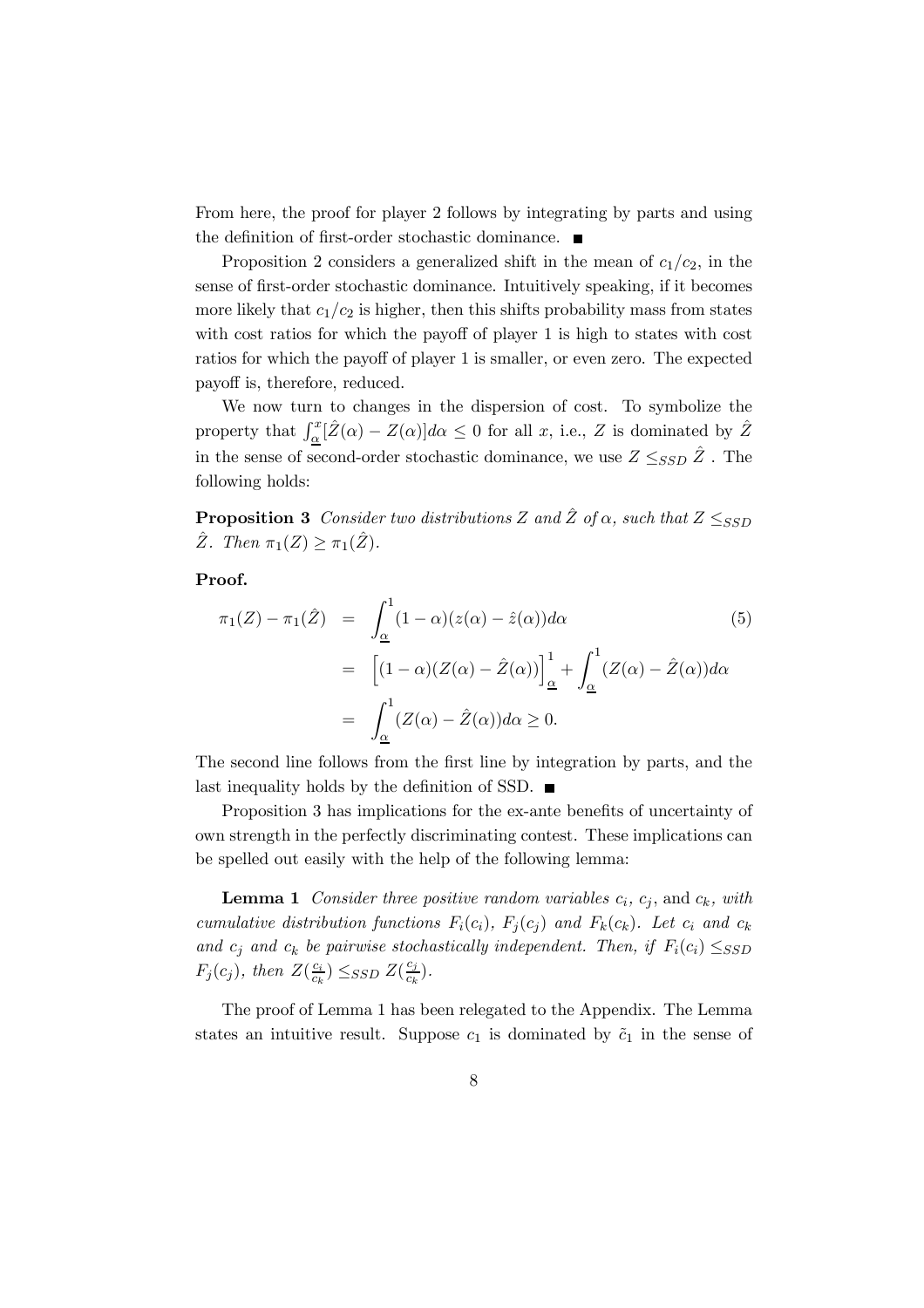SSD. Then, for any given  $c_2 > 0$ , it holds that  $c_1/c_2$  is dominated by  $\tilde{c}_1/c_2$ in the sense of SSD. But if this holds for all  $c_2 > 0$ , it should also hold for the weighted sum over  $c_2$  of  $c_1/c_2$  and  $\tilde{c}_1/c_2$ . Proposition 4 together with Lemma 1 can be used to make the following observation.

**Corollary 1** If  $F_1(c_1) \leq_{SSD} \hat{F}_1(c_1)$ , then, at the stage where  $c_1$  and  $c_2$  are not known to the players, player 1 with a cost distribution  $F_1(c_1)$  has the higher expected equilibrium payoff than player 1 with a cost distribution  $F_1(c_1)$ .

**Proof.** By Lemma 1,  $Z(\alpha) \leq_{SSD} \hat{Z}(\alpha)$  follows from  $F_1(c_1) \leq_{SSD} \hat{F}_1(c_1)$ . Hence, by Proposition 3,  $\pi_1(Z) \geq \pi_1(\hat{Z})$ .

Corollary 1 suggests that a player benefits from a higher dispersion in his own ability. In many other areas of economics a higher dispersion is associated with higher risk, and generally disliked. In a contest environment, a higher dispersion of own ability is beneficial. This property may have implications for players' decisions to enter into games which can be characterized as all-pay auctions or contests. Players with a high variability in their ability earn larger expected rents when entering into such games. Hence, they are likely to be willing to expend a higher entry cost. If there are deterministic entry fees into such games or an opportunity cost of participating, we should therefore expect some self-selection of players: for given entry cost, players with high variability in their ability benefit more from entering into such games and should be more likely to participate, whereas players with the same average ability, but less variability are more likely to stay out.

Intuitively, the corollary can also be interpreted from a competition point of view. If  $c_1 = c_2$ , the rules of the perfectly discriminating contest make players compete very strongly. Competition is so strong that, as is shown in Proposition 1, the players dissipate the full value of the prize. Dissipation is less than complete if competitors differ from each other, i.e., if their costs are not symmetric. More randomness will generally mean that, in the actual perfectly discriminating contest, the realizations of the cost parameters typically differ. Hence, randomness will cause some differentiation between players, and this will relax competition. The result parallels results on randomness and diversity in competition theory more generally.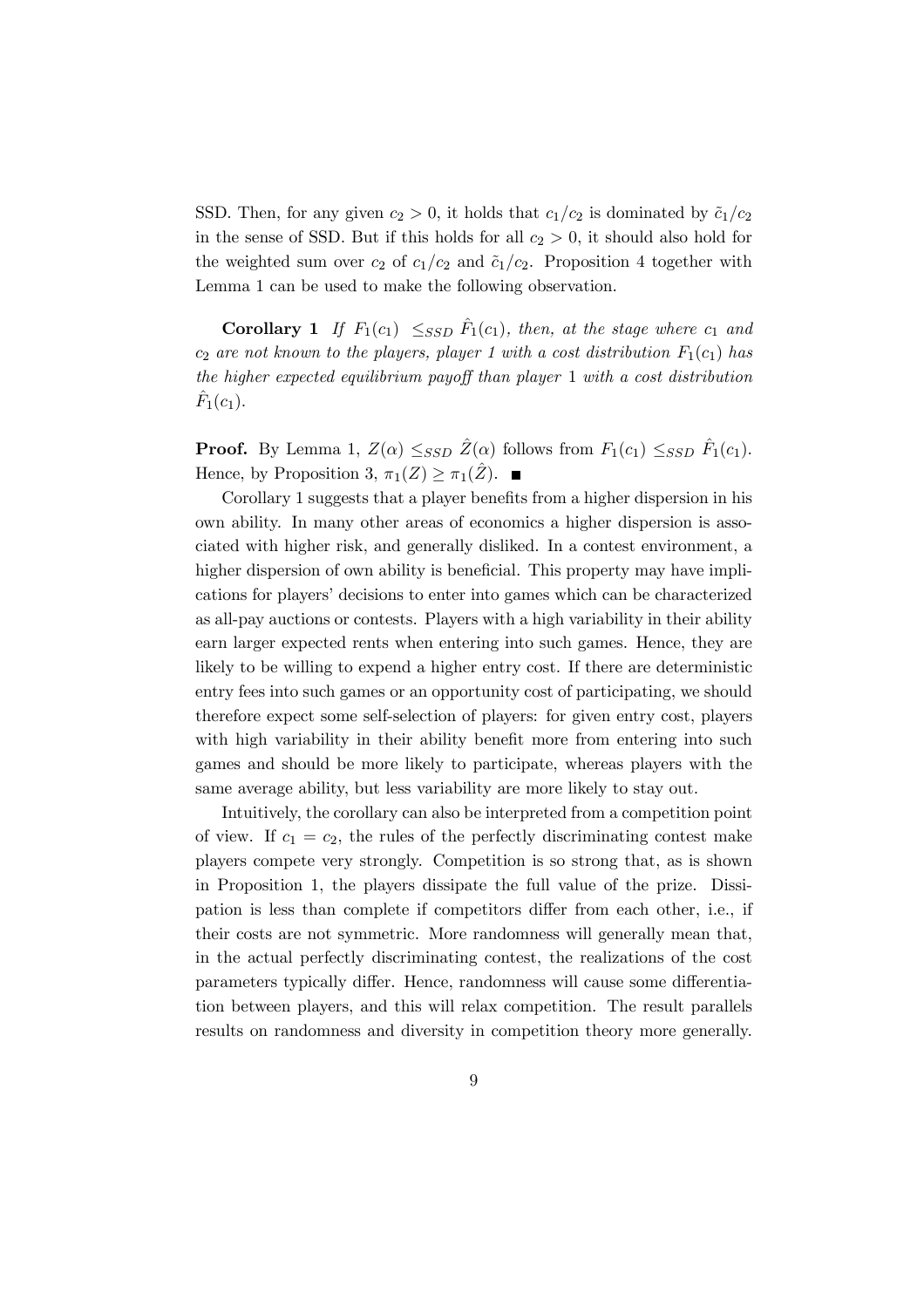For instance, in both Bertrand and Cournot competition with constant unit cost, randomness of own unit cost typically benefits a firm.

The effect of changes in the cost distribution of player 2 on player 1's payoff (or vice versa) is less straightforward. Let  $c_1$  and  $c_2$  be stochastically independent of each other and distributed according to  $F_1$  and  $F_2$ and let  $F_2(c_2)$  be a mean preserving spread of some distribution  $\tilde{F}_2(c_2)$ , (so that  $\int_{\underline{c}}^{x} (F_2(c) - \tilde{F}_2(c))dc \ge 0$  for all x and  $\int_{\underline{c}}^{z} (F_2(c) - \tilde{F}_2(c))dc = 0$ . Such a spread does not leave the mean of  $\alpha = \frac{c_1}{c_2}$  unchanged and the implication of such a spread for the payoff of player 1 is not well determined.

For the most simple case in which  $c_1$  is constant, the difference in player 1's profit is:

$$
\pi_1(\tilde{Z}) - \pi_1(Z) \qquad (6)
$$
\n
$$
= \int_{c_1}^{\bar{c}} \frac{c - c_1}{c} (\tilde{f}_2(c) - f_2(c)) dc
$$
\n
$$
= \left[ \frac{c - c_1}{c} (\tilde{F}_2 - F_2) \right]_{c_1}^{\bar{c}} - \int_{c_1}^{\bar{c}} \frac{c_1}{c^2} (\tilde{F}_2 - F_2) dc
$$
\n
$$
= 0 - \int_{c_1}^{\bar{c}} \frac{c_1}{c^2} (\tilde{F}_2 - F_2) dc.
$$

The indeterminacy of the sign of this expression can be illustrated by considering two very simple distributions of  $c_2$ . For this purpose, assume that  $\tilde{F}_2$  is degenerate, with  $\tilde{c}_2 = \frac{c_1}{\Delta}$ . Moreover, let  $F_2$  be equal to  $\tilde{F}_2$  plus some very simple and symmetric noise. More precisely, let  $c_2$  have two possible outcomes in this case,  $c_2 = \frac{1}{2} \frac{c_1}{\Delta}$  with probability  $1/2$  and  $c_2 = \frac{3}{2} \frac{c_1}{\Delta}$ , also with probability  $1/2$ . Calculating the expected profit of player 1 yields

$$
\pi_1(\tilde{F}) = \begin{cases} 1 - \Delta & \text{if } \Delta < 1 \\ 0 & \text{if } \Delta \ge 1 \end{cases}
$$

and

$$
\pi_1(F) = \begin{cases} \frac{1}{2}(1 - 2\Delta) + \frac{1}{2}(1 - \frac{2\Delta}{3}) & \text{if } \Delta < \frac{1}{2} \\ \frac{1}{2}(1 - \frac{2\Delta}{3}) & \text{if } \frac{1}{2} \leq \Delta \leq \frac{3}{2} \\ 0 & \text{if } \Delta > \frac{3}{2} \end{cases}
$$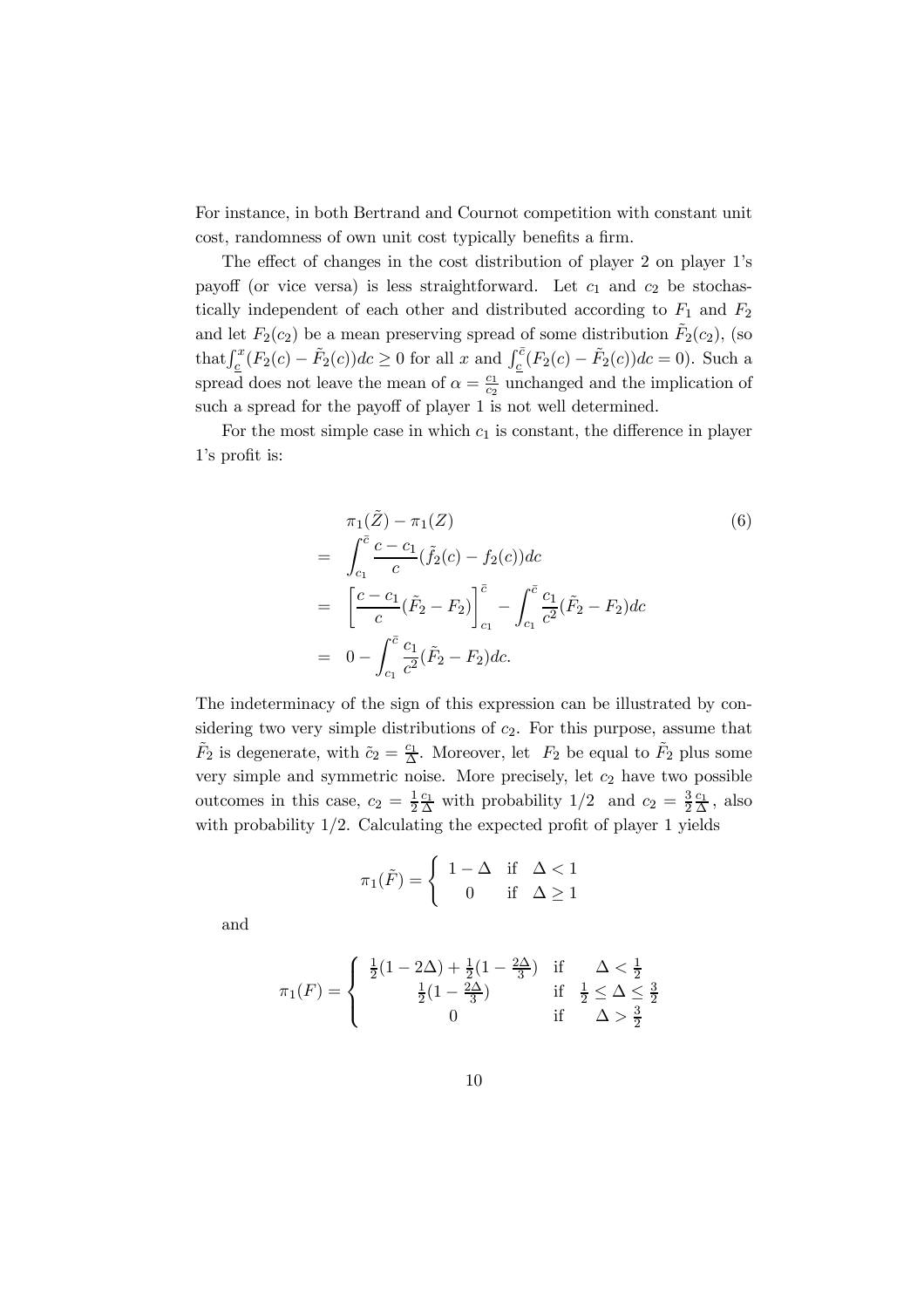Accordingly, whether the mean preserving spread in  $c_2$  increases or decreases player 1's payoff depends here on this player's advantage in the degenerate case. If  $\Delta$  was larger than 1 but smaller than 3/2, then the payoff of player 1 increases from zero to something positive. If, for instance,  $\Delta$  was between  $1/2$  and  $3/4$ , the payoff of player 1 actually decreases due to the mean preserving spread in  $c_2$ .

These results refer to the implications of a mean preserving spread of the cost distribution of one player for this player and for the other player.

If two contestants' cost parameters are identically distributed with cumulative distribution functions  $F_1(c_1) = F_2(c_2) = F(c)$ , symmetry implies  $\pi_1(Z) = \pi_2(Z)$ . We now compare payoffs of the two players who compete with each other if their cost distributions are ranked by second-order stochastic dominance. We can state the following result:

**Proposition 4** Let  $Z(\alpha) \leq_{SSD} \tilde{Z}(\alpha)$ . Then  $\pi_1(Z) - \pi_2(Z) \geq \pi_1(\tilde{Z}) \pi_2(\tilde{Z})$ .

**Proof.** By  $(2)$ ,

$$
\pi_1 - \pi_2 = \int_{\underline{\alpha}}^{\overline{\alpha}} \left[ (1 - \alpha) I_{\{\alpha \le 1\}} + (\frac{1}{\alpha} - 1) I_{\{\alpha > 1\}} \right] z(\alpha) d\alpha \tag{7}
$$

with  $I_{\{\alpha \leq 1\}}$  an indicator function that takes on the value 1 if  $\alpha \leq 1$  and zero otherwise, and  $I_{\{\alpha>1\}}$  an indicator function that takes on the value 1 if  $\alpha > 1$  and zero otherwise. Define

$$
\Psi(\alpha) \equiv (1 - \alpha)I_{\{\alpha \le 1\}} + (\frac{1}{\alpha} - 1)I_{\{\alpha > 1\}}.
$$
\n(8)

This function is depicted in Figure 1. It is continuously differentiable with  $\Psi'(\alpha) < 0$  and  $\Psi''(\alpha) \ge 0$  for all  $\alpha$ . Applying Theorem 2 in Hadar and Russel (1969),

$$
\pi_1 - \pi_2 = \int_{\underline{\alpha}}^{\overline{\alpha}} \Psi(\alpha) z(\alpha) d\alpha \tag{9}
$$

is higher for Z than for  $\tilde{Z}$  if  $Z(\alpha) \leq_{SSD} \tilde{Z}(\alpha)$ .<sup>8</sup>

<sup>&</sup>lt;sup>8</sup>The result is obtained directly by twice integrating  $[\pi_1(Z)-\pi_2(Z)]-[\pi_1(\tilde{Z})-\pi_2(\tilde{Z})]$ by parts. This yields  $\int_{\alpha}^{\bar{\alpha}} \Psi''(\alpha) \int_{\alpha}^{\alpha} (Z(x) - \tilde{Z}(x)) dx d\alpha - \Psi'(\bar{\alpha}) \int_{\alpha}^{\bar{\alpha}} (Z(x) - \tilde{Z}(x)) dx$  and this expression is non-negative if  $\Psi'(\alpha) \leq 0$  and  $\Psi''(\alpha) \geq 0$  by the definition of SSD.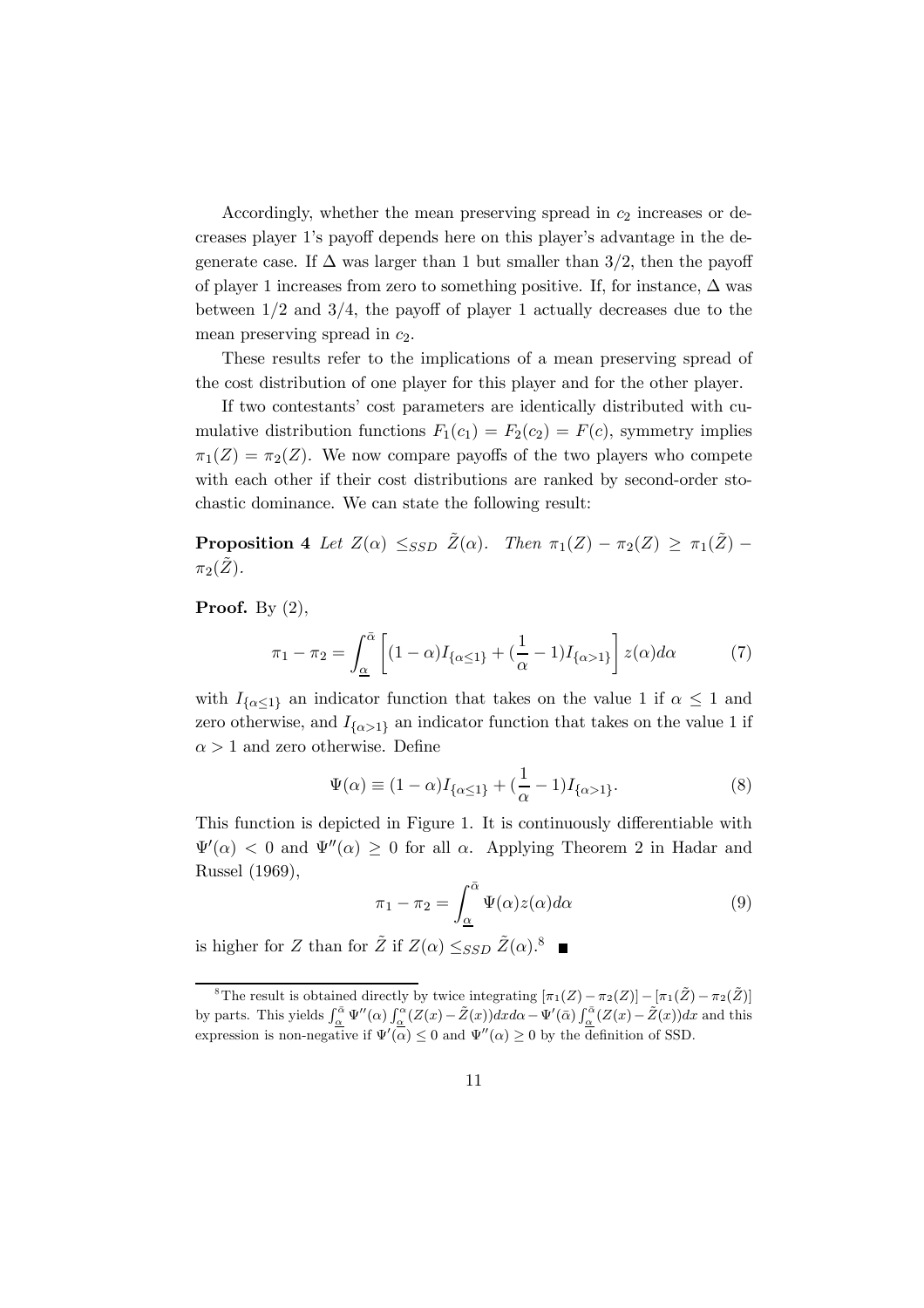

Figure 1: The graph of  $\Psi(\alpha)$ 

Proposition 4 holds for distributions of  $\alpha$  ranked by second-order stochastic dominance, which may be generated by different combinations of changes in  $F_1$  and  $F_2$ . We are mostly interested in the implications of one player's cost distribution and the change in this distribution. If  $F_1$ ,  $F_1$  and  $F_2$  are stochastically independent, we know from Lemma 1 that  $F_1 \leq_{SSD} F_1$ implies  $Z(\alpha) \leq_{SSD} \tilde{Z}(\alpha)$ . This yields the following result:

**Corollary 2** If  $F_1$ ,  $\tilde{F}_1$  and  $F_2$  are stochastically independent and  $F_1 \leq_{SSD}$  $F_1$  then, for the difference in expected payoffs,  $\pi_1(F_1, F_2) - \pi_2(F_1, F_2) \ge$  $\pi_1(F_1, F_2) - \pi_2(F_1, F_2)$  holds.

The corollary 2 states a seemingly natural property: as has been seen from Corollary 1, an increase in a player's cost dispersion directly increases the payer's payoff. This increase in the dispersion may also increase the other player's payoff. Corollary 2 suggests that the direct effect of own cost dispersion is stronger than the potentially positive effect for the competing player. The next corollary follows from Proposition 4 and allows us to compare the players' payoffs directly.

**Corollary 3** Suppose  $c_1$  and  $c_2$  are independent and  $F_1(c_1) \leq s_{SD}F_2(c_2)$ . Then  $\pi_1(F_1, F_2) \geq \pi_2(F_1, F_2)$ .

**Proof.** If  $F_1 = F_2$ , then  $\pi_1(F_1, F_2) - \pi_2(F_1, F_2) = 0$  by symmetry. Now suppose  $F_1 \leq$  ssp  $F_2$ . Then, by Corollary 2,  $\pi_1(F_1, F_2) - \pi_2(F_1, F_2) \geq$  $\pi_1(F_2, F_2) - \pi_2(F_2, F_2) = 0.$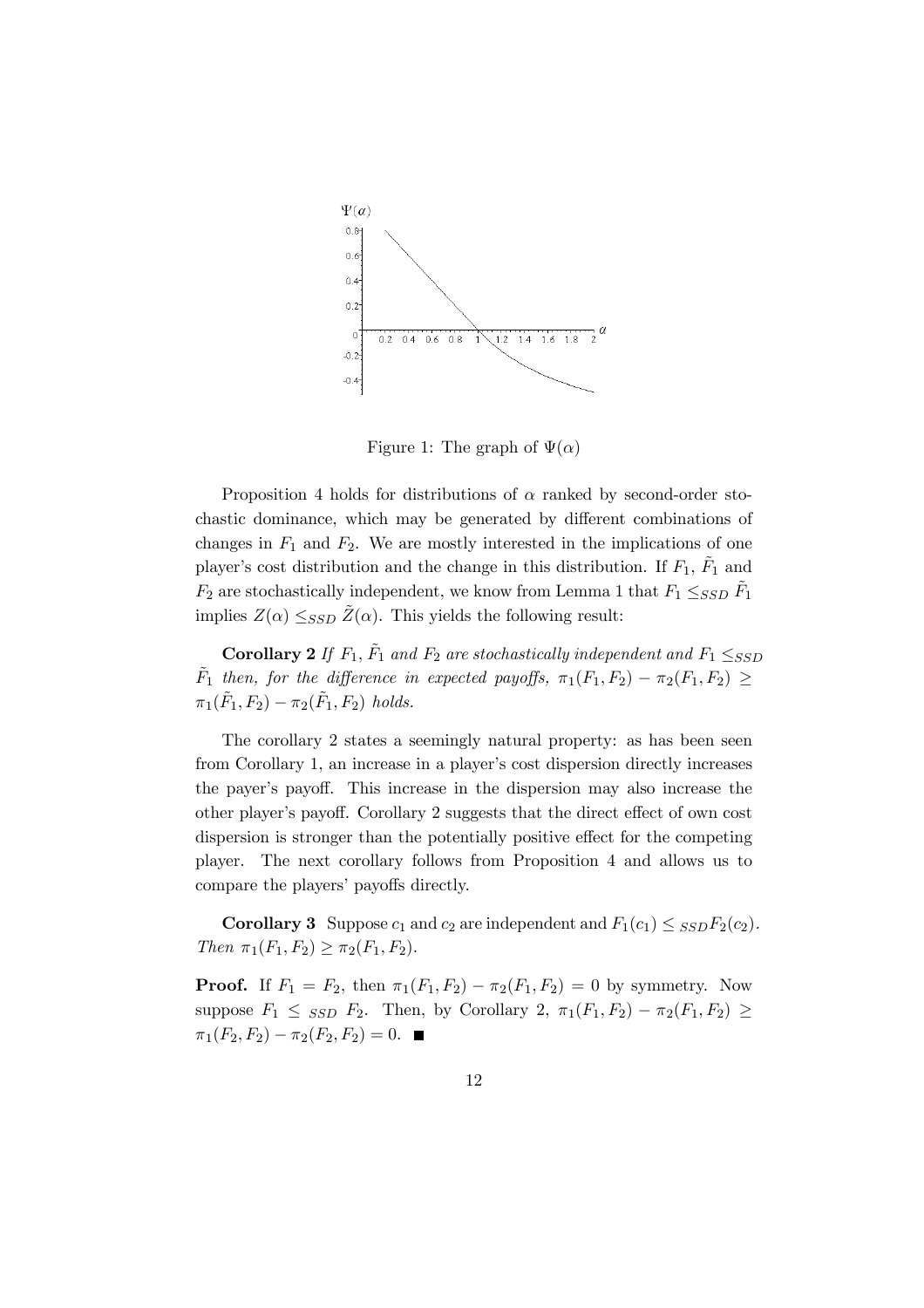As a special case, Corollary 3 may be used to compare two players who have the same expected ability, but differ in their abilities by a mean preserving spread (see Rothschild and Stiglitz 1970). It shows that the higher dispersion of ability will generally favor the player who has this higher dispersion. This difference in payoffs should also affect individuals' decisions whether to participate in this competition. Individuals with a higher variability (in the mean-preserving spread sense) of their ability have a stronger incentive to participate in this game.

#### 3 Elimination tournaments

If players anticipate that the prize from winning a perfectly discriminating contest is to enter into another perfectly discriminating contest, it may be surprising that players expend considerable effort in the semi-final, even if their rival in the final is expected to be a very strong player. Particularly if the contest is adequately described by a perfectly discriminating contest, the fact that weaker players do not receive a rent in the equilibrium of the future perfectly discriminating contest should strongly discourage most of the players from entering into early rounds of a such multiple-round elimination tournaments. Moreover, if they do enter, it should reduce their incentives to expend effort in early rounds. This discouragement effect has been noted for multi-battle contests by Harris and Vickers (1987), Klumpp and Polborn (2006) and Konrad and Kovenock (2006), and for elimination tournaments by Rosen (1986), Gradstein and Konrad (1999) and Groh et al. (2003).

In this section we show that ex-ante uncertainty about players' actual ability in any of a series of perfectly discriminating contests provides a possible explanation why players are willing to expend considerble effort in any round of a contest architecture with sequential perfectly discriminating contests, even if they are weaker than their future opponents in terms of expected unit cost of effort. We also show that a player whose cost distribution is more dispersed has a genuine advantage compared to the other player; his expected payoff is higher, and he wins with a higher probability.

We first consider the least complex dynamic structure, which, however, proves to be a useful building block for the analysis of more complex struc-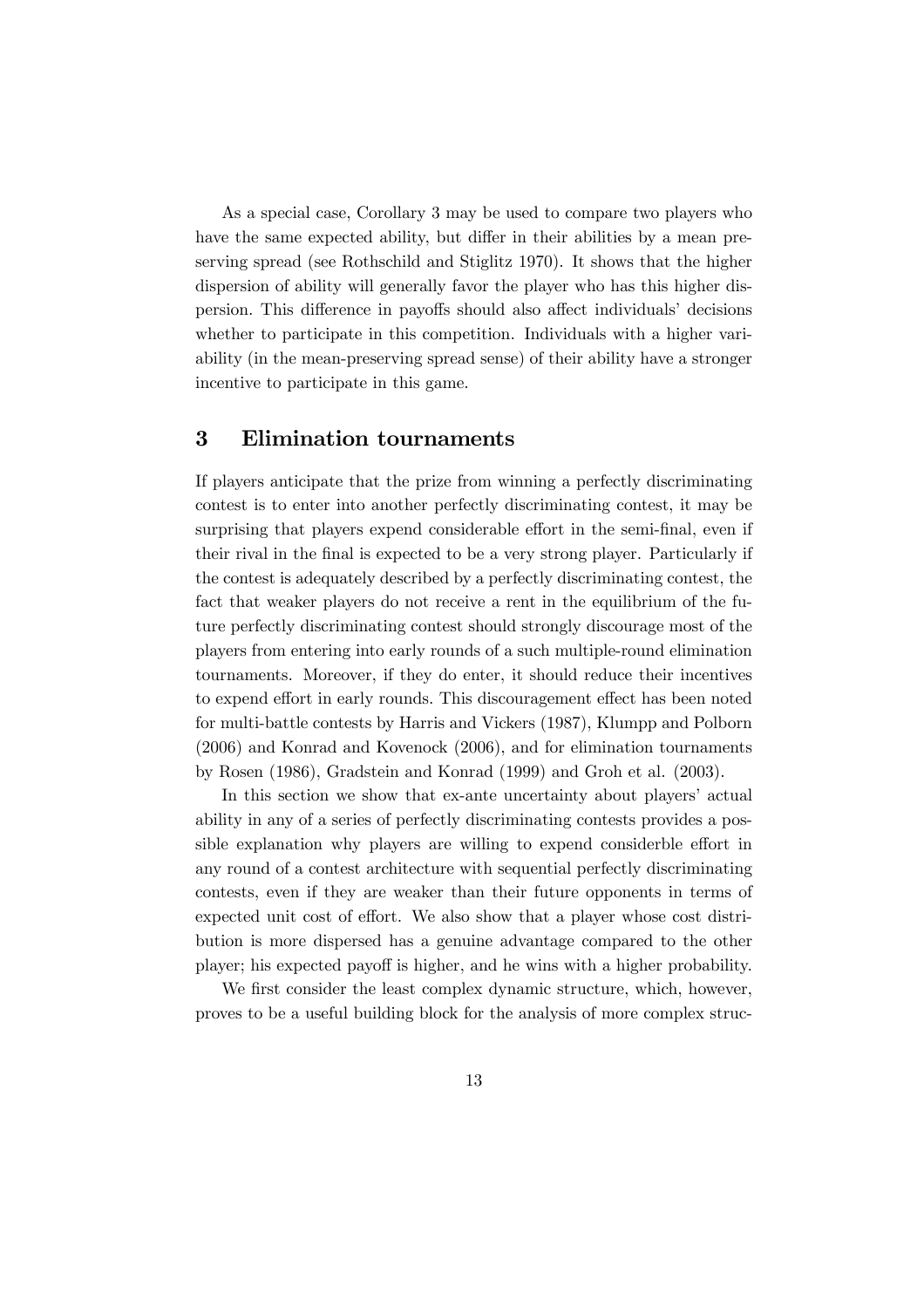

Figure 2: Semi-final

tures. The structure is depicted in Figure 2. There are three players,  $i = 1, 2, k$ . In a first round players 1 and 2 compete against each other in a perfectly discriminating contest, which will be called the "semi-final". The winner in the semi-final will be admitted to the final, where this winner will compete against player  $k$  in a perfectly discriminating contest. The timing of the game is as follows. In stage 1 players  $i = 1, 2$  learn their own and their opponent's unit-cost parameters  $c_1$  and  $c_2$ , which, for now, are draws from stochastically independent and time invariant distributions  $F_1$ and  $F_2$ . In stage 2 the players simultaneously choose their efforts  $e_1$  and  $e_2$ , which cost  $c_1e_1$  and  $c_2e_2$ , respectively. The player with the higher effort wins and enters into the final. In the final, the winner of the semi-final has to play againts player  $k$  in a perfectly discriminating contest. Player  $k$ 's characteristics are known to players  $i = 1, 2$ , already in the semi-final, and are described by a cumulative distribution function  $F_k$  of player k's cost of effort that is also stochastically independent of  $F_1$  and  $F_2$ .

Given that there are now more than 2 players, it helps to define

$$
\frac{c_i}{c_j} \equiv \alpha_{ij} \tag{10}
$$

and the cumulative distribution functions and density functions of  $\alpha_{ij}$  that are induced by  $F_1$ ,  $F_2$  and  $F_k$  by  $Z_{ij}$  and  $z_{ij}$ , respectively. From the analysis in section 2 we know the two players' expected payoffs  $\pi_{1k}$  and  $\pi_{2k}$  from entering the final, given the characteristics of player  $k$ , and their own characteristics. Using (2) they are given by

$$
\pi_{1k} = \int_{\underline{\alpha}}^{1} (1 - \alpha) z_{1k}(\alpha) d\alpha \text{ and } \pi_{2k} = \int_{\underline{\alpha}}^{1} (1 - \alpha) z_{2k}(\alpha) d\alpha.
$$
 (11)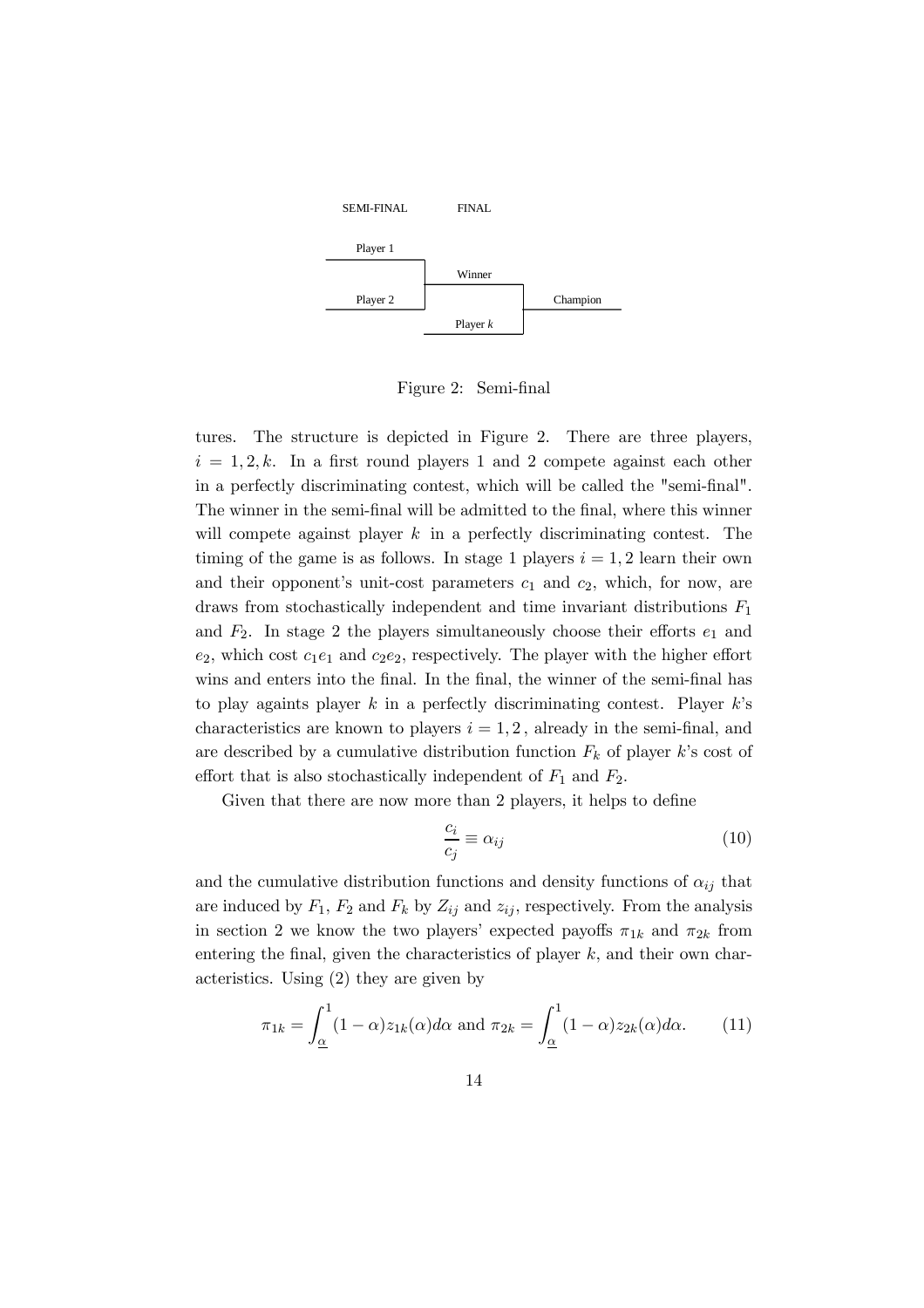In the final the winner of the semi-final between 1 and 2 enters into a perfectly discriminating contest with player  $k$ , and all this is common knowledge in the semi-final. We can now consider the equilibrium payoffs for players 1 and 2 in the semi-final:

**Proposition 5** Let  $c_1$  and  $c_2$  be the realization of the unit costs of effort of players 1 and 2, respectively, in the semi-final. Then their overall equilibrium payoffs when playing the semi-finals are

$$
\pi_{12}^{S}(c_1, c_2) = \max\{0, \pi_{1k} - \frac{c_1 \pi_{2k}}{c_2}\}\n\n\pi_{21}^{S}(c_1, c_2) = \max\{0, \pi_{2k} - \frac{c_2 \pi_{1k}}{c_1}\}.
$$
\n(12)

Proof. When players 1 and 2 compete in the perfectly discriminating contest in stage 1 and have cost parameters  $c_1$  and  $c_2$ , they maximize

$$
\pi_1(e_1, e_2, c_1, c_2) = prob(e_1 > e_2) \pi_{1k} - c_1 e_1, \text{ and } \pi_2(e_1, e_2, c_1, c_2) = prob(e_2 > e_1) \pi_{2k} - c_2 e_2.
$$
\n(13)

These objective functions are strategically equivalent to a situation in which players 1 and 2 maximize

$$
\frac{\pi_1}{\pi_{1k}} = prob(e_1 > e_2) - \frac{c_1}{\pi_{1k}} e_1, \text{ and} \n\frac{\pi_2}{\pi_{2k}} = prob(e_2 > e_1) - \frac{c_2}{\pi_{2k}} e_2,
$$
\n(14)

respectively. For this problem, from Proposition 1, player 2 earns a payoff of zero and player 1 earns a positive payoff equal to

$$
\pi_1 = \pi_{1k} - \frac{c_1}{c_2} \pi_{2k} \tag{15}
$$

if  $\frac{\pi_{1k}}{c_1} > \frac{\pi_{2k}}{c_2}$ , and similarly for player 2 and player 1 switching roles if the reverse inequality holds. Accordingly, if

$$
\frac{\pi_{1k}}{\pi_{2k}} = \frac{c_1}{c_2},\tag{16}
$$

the two players are symmetric and dissipate all rent in expectation. If  $\frac{\pi_{1k}}{\pi_{2k}}$  >  $\frac{c_1}{c_2}$ , then player 1 has a strictly positive expected payoff that is equal to  $\pi_{1k} - \frac{c_1}{c_2}\pi_{2k}$ , and if  $\frac{\pi_{1k}}{\pi_{2k}} < \frac{c_1}{c_2}$ , then player 2 has a strictly positive expected payoff that is equal to  $\pi_{2k} - \frac{c_2}{c_1} \pi_{1k}$ .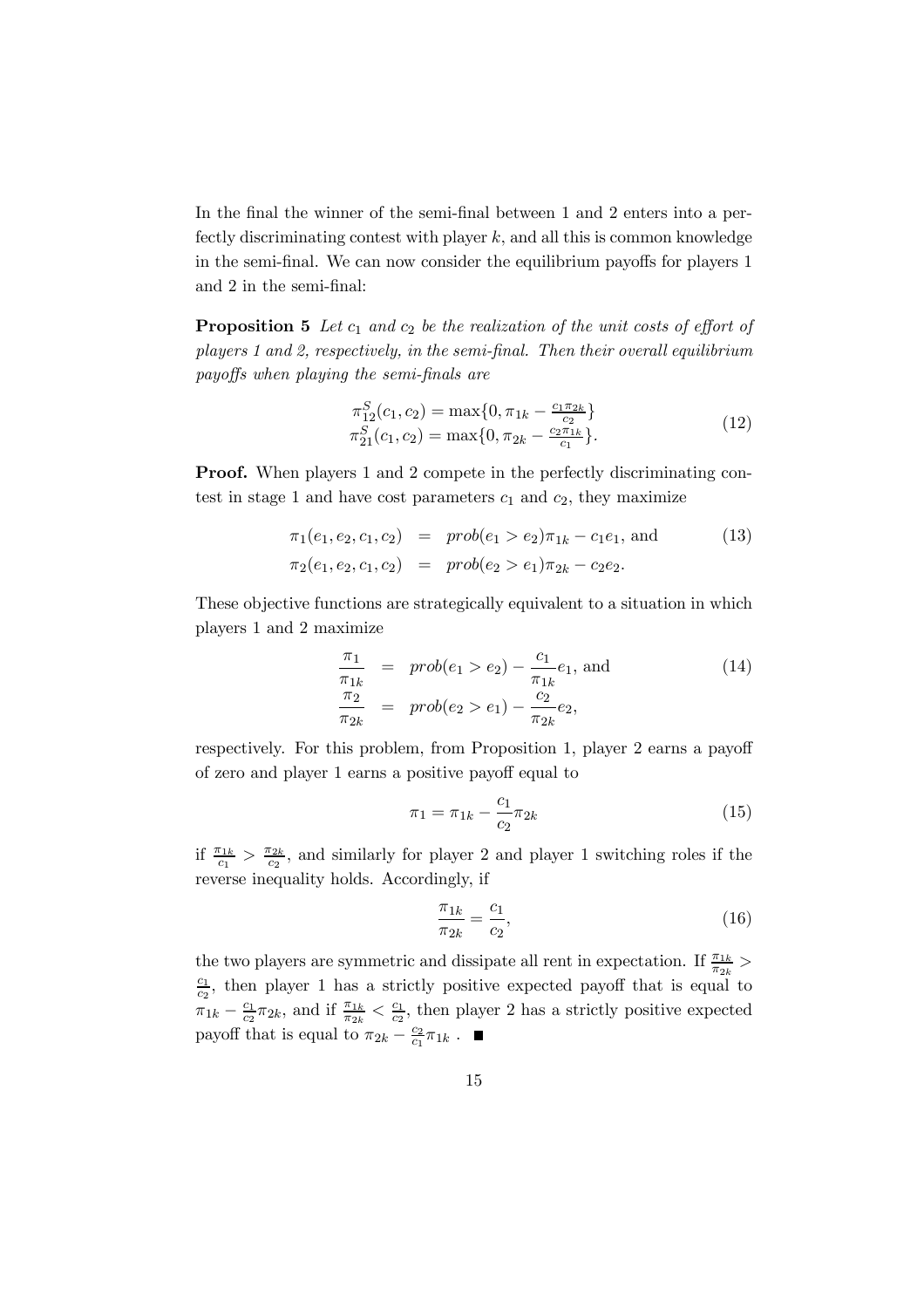This result can be used to state the ex-ante expected payoffs of players 1 and 2 in the semi-final for given cost distributions. Recall that  $Z_{12}(\alpha)$ is the cumulative distribution of  $\alpha$  obtained for  $\alpha = c_1/c_2$ , with  $c_1$  and  $c_2$  independent draws from distributions  $F_1(c_1)$  and  $F_2(c_2)$ , respectively. The equilibrium payoffs from simultaneous optimization of these objective functions follow from Proposition 1:

$$
\pi_1^S(Z_{12}) = \int_{\underline{\alpha}}^{\frac{\pi_{1k}}{\pi_{2k}}} [\pi_{1k} - \alpha \pi_{2k}] z_{12}(\alpha) d\alpha \tag{17}
$$

and

$$
\pi_2^S(Z_{12}) = \int_{\frac{\pi_{1k}}{\pi_{2k}}}^{\bar{\alpha}} [\pi_{2k} - \frac{1}{\alpha} \pi_{1k}] z_{12}(\alpha) d\alpha \tag{18}
$$

We may now compare players 1 and 2 with different distributions of their unit costs, if these distributions are ordered by SSD.

### **Proposition 6** If  $F_1 \leq_{SSD} F_2$ , then  $\pi_1^S \geq \pi_2^S$ .

**Proof.** Consider  $Z_{12}(\alpha; F_1, F_2)$  the cumulative distribution of  $\alpha$  obtained for  $\alpha = c_1/c_2$ , with  $c_1$  and  $c_2$  independent draws from distributions  $F_1(c_1)$ and  $F_2(c_2)$ . Let  $F_1 \leq_{SSD} F_2$ . Then  $Z_{12}(\alpha; F_1, F_2) \leq_{SSD} Z_{12}(\alpha; F_2, F_2)$  by Lemma 1. We claim that under  $Z_{12}(\alpha; F_1, F_2), \pi_2^S \leq \pi_1^S$ .

First note that  $\pi_{1k}(F_1, F_k) = \pi_{2k}(F_2, F_k)$  if  $F_1 = F_2$  by symmetry, and  $\pi_{1k}(F_1, F_k) \geq \pi_{2k}(F_2, F_k)$  by Proposition 3 and Lemma 1 if  $F_1 \leq_{SSD} F_2$ . From (17) and (18),

$$
\pi_1^S(F_1, F_2) - \pi_2^S(F_1, F_2)
$$
\n
$$
= \int_{\underline{\alpha}}^{\frac{\pi_{1k}}{2}} (\pi_{1k} - \alpha \pi_{2k}) z_{12}(\alpha) d\alpha - \int_{\frac{\pi_{1k}}{\pi_{2k}}}^{\bar{\alpha}} (\pi_{2k} - \frac{1}{\alpha} \pi_{1k}) z_{12}(\alpha) d\alpha
$$
\n
$$
= \pi_{2k} \left[ \int_{\underline{\alpha}}^{\frac{\pi_{1k}}{2}} (\frac{\pi_{1k}}{\pi_{2k}} - \alpha) z_{12}(\alpha) d\alpha - \int_{\frac{\pi_{1k}}{\pi_{2k}}}^{\bar{\alpha}} (1 - \frac{1}{\alpha} \frac{\pi_{1k}}{\pi_{2k}}) z_{12}(\alpha) d\alpha \right]
$$
\n
$$
\geq \pi_{2k} \left[ \int_{\underline{\alpha}}^1 (1 - \alpha) z_{12}(\alpha) d\alpha - \int_{1}^{\bar{\alpha}} (1 - \frac{1}{\alpha}) z_{12}(\alpha) d\alpha \right]
$$
\n
$$
= \pi_{2k} \int_{\underline{\alpha}}^{\bar{\alpha}} \left[ (1 - \alpha) I_{\{\alpha \leq 1\}} + (\frac{1}{\alpha} - 1) I_{\{\alpha > 1\}} \right] z_{12}(\alpha) d\alpha
$$
\n
$$
\equiv \pi_{2k} \int_{\underline{\alpha}}^{\bar{\alpha}} \Psi(\alpha) z_{12}(\alpha) d\alpha.
$$
\n(19)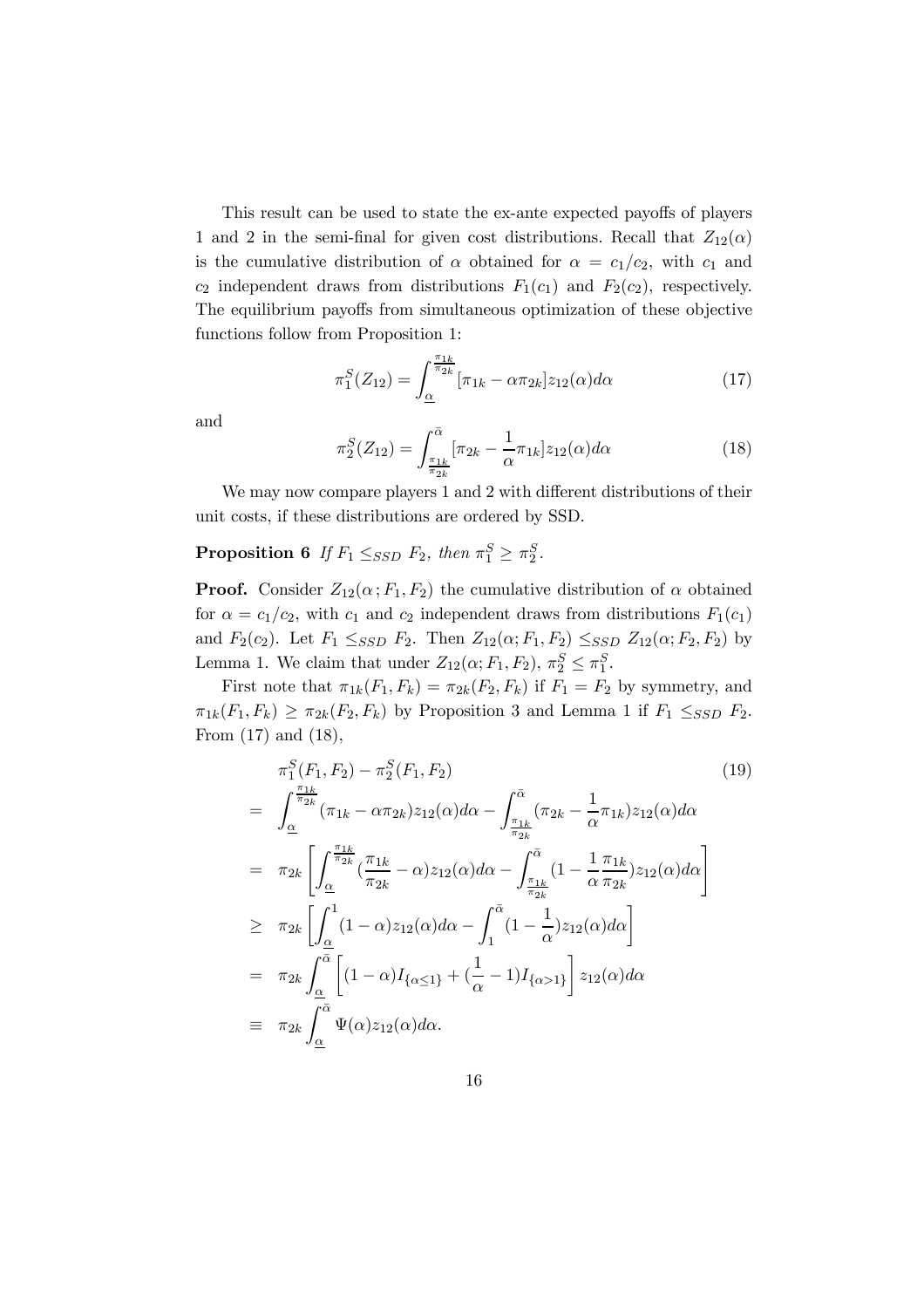Since  $\pi_{2k}$  is constant with respect to a change in  $F_1$ , and it follows from Proposition 4 that  $\int_{\alpha}^{\bar{\alpha}} \Psi(\alpha) z_{12}(\alpha) d\alpha$  is non-negative. To complete the proof, we confirm that the inequality used in (19) holds. Define  $s \equiv \frac{\pi_{1k}}{\pi_{2k}}$ , replace this definition in the third line of (19) to obtain

$$
\pi_{2k} \left[ \int_{\underline{\alpha}}^{s} (s - \alpha) z_{12}(\alpha) d\alpha - \int_{s}^{\bar{\alpha}} (1 - \frac{1}{\alpha} s) z_{12}(\alpha) d\alpha \right],\tag{20}
$$

and note that

$$
\frac{\partial}{\partial s} \left[ \int_{\underline{\alpha}}^{s} (s - \alpha) z_{12}(\alpha) d\alpha - \int_{s}^{\overline{\alpha}} (1 - \frac{1}{\alpha} s) z_{12}(\alpha) d\alpha \right]
$$
\n
$$
= 0 + \int_{\underline{\alpha}}^{s} z_{12}(\alpha) d\alpha + 0 - \int_{s}^{\overline{\alpha}} -\frac{1}{\alpha} z_{12}(\alpha) d\alpha
$$
\n
$$
= \int_{\underline{\alpha}}^{s} z_{12}(\alpha) d\alpha + \int_{s}^{\overline{\alpha}} \frac{1}{\alpha} z_{12}(\alpha) d\alpha \ge 0.
$$
\n(21)

Accordingly, replacing all  $\frac{\pi_{1k}}{\pi_{2k}} > 1$  by 1 will not increase the value of the expression, and this confirms the weak inequality.  $\blacksquare$ 

Proposition 6 shows that the benefits that a player receives from a more dispersed cost distribution in the static game carry over to the dynamic game. The benefit of a higher dispersion in the structure here is two-fold. First, the player with the more dispersed cost distribution benefits from this dispersion if he makes it to the final and has a higher expected payoff if he is admitted to the final. But also in the semi-final, the higher dispersion benefits a player and increases the player's expected payoff. As the proof shows, the two effects compound.

We also consider the implications of dispersion of the cost parameter for players' probabilities of winning the contest. The following proposition holds.

**Proposition 7** If  $F_1 \leq_{SSD} F_2$ , then player 1 wins the semi-final with a (weakly) higher probability than player 2.

**Proof.** Since the objective functions of the competition between 1 and 2 for given  $\frac{c_1}{c_2}$  can be stated equivalently by (14) we can apply Proposition 1 to characterize the probability that player 1 wins the contest between 1 and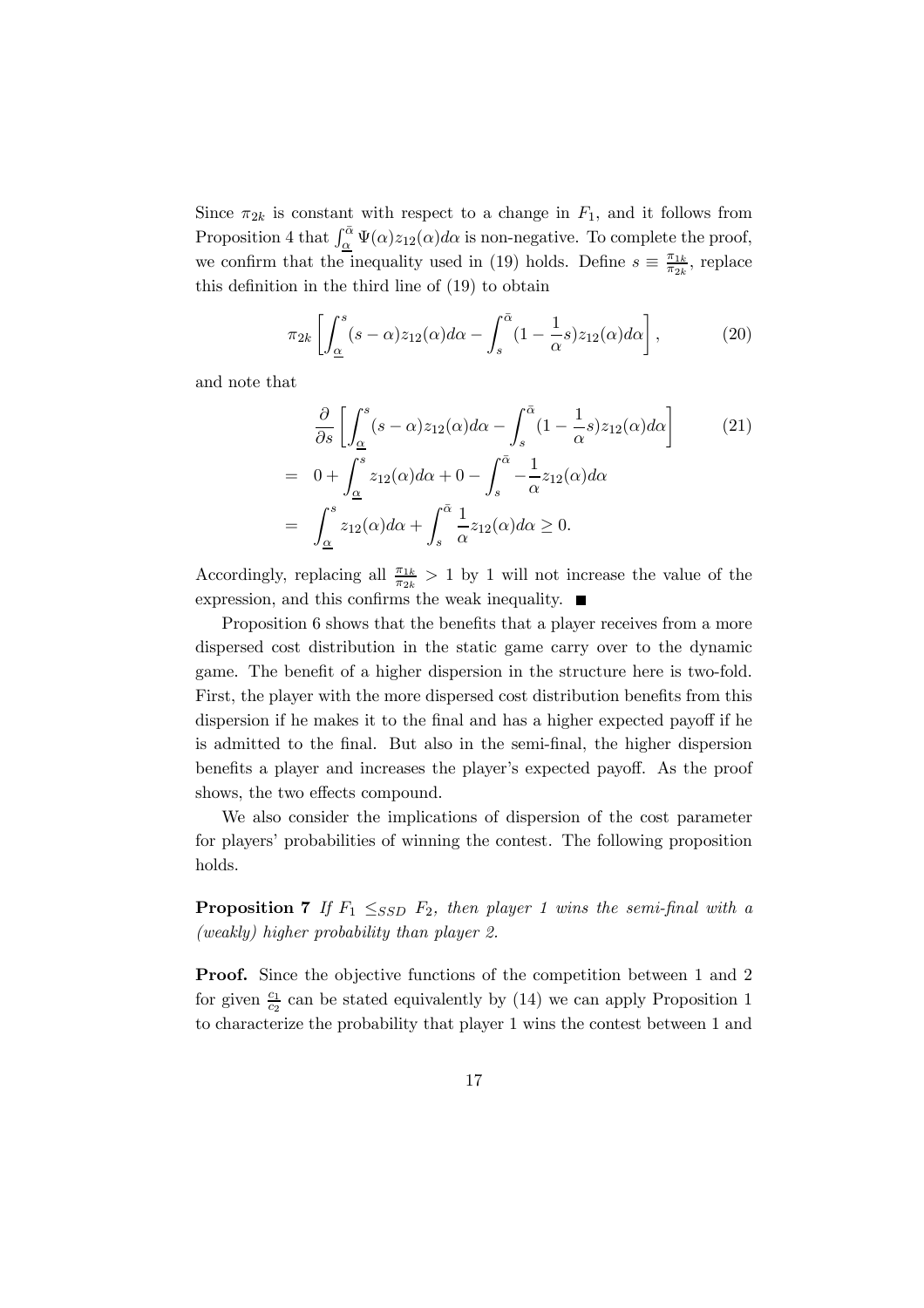$$
p_1(c_1, c_2) = \begin{cases} \frac{\pi_{1k}/c_1}{2(\pi_{2k}/c_2)} & \text{if } \frac{\pi_{1k}}{\pi_{2k}} < \frac{c_1}{c_2} \\ 1 - \frac{\pi_{2k}/c_2}{2(\pi_{1k}/c_1)} & \text{if } \frac{\pi_{1k}}{\pi_{2k}} \ge \frac{c_1}{c_2} \end{cases}
$$
(22)

and  $p_2(c_1, c_2)=1 - p_1(c_1, c_2)$ .

2 as

Consider  $Z_{12}(\alpha;F_1,F_2)$  the cumulative distribution of  $\alpha$  obtained for  $\alpha = c_1/c_2$ , with  $c_1$  and  $c_2$  independent draws from distributions from  $F_1(c_1)$ and  $F_2(c_2)$ . Integrating over all possible  $\frac{c_1}{c_2} = \alpha$ , we can write

$$
p_1(Z_{12}) = \int_{\underline{\alpha}}^{\frac{\pi_{1k}}{2k}} (1 - \frac{\alpha}{2\frac{\pi_{1k}}{\pi_{2k}}}) z_{12}(\alpha) d\alpha + \int_{\frac{\pi_{1k}}{\pi_{2k}}}^{\bar{\alpha}} \frac{\frac{\pi_{1k}}{\pi_{2k}}}{2\alpha} z_{12}(\alpha) d\alpha \qquad (23)
$$

for a given distribution  $Z_{12}(\alpha;F_1,F_2)$ .

Let  $F_1 \leq_{SSD} F_2$ . Then  $Z_{12}(\alpha; F_1, F_2) \leq_{SSD} Z_{12}(\alpha; F_2, F_2)$  by Lemma 1. We claim that  $p_1(Z_{12}(\alpha;F_1,F_2)) \geq p_1(Z_{12}(\alpha;F_2,F_2))$ . Note that

$$
p_1(Z_{12}(\alpha; F_2, F_2)) = \int_{\underline{\alpha}}^1 (1 - \frac{\alpha}{2}) z_{12}(\alpha; F_2, F_2) d\alpha + \int_1^{\bar{\alpha}} \frac{1}{2\alpha} z_{12}(\alpha; F_2, F_2) d\alpha = 1/2
$$
\n(24)

which follows from symmetry. Consider now

$$
p_{1}(Z_{12}(\alpha; F_{1}, F_{2}))
$$
\n
$$
= \int_{\underline{\alpha}}^{\frac{\pi_{1k}}{\pi_{2k}}} (1 - \frac{\alpha}{2\frac{\pi_{1k}}{\pi_{2k}}}) z_{12}(\alpha; F_{1}, F_{2}) d\alpha + \int_{\frac{\pi_{1k}}{\pi_{2k}}}^{\bar{\alpha}} \frac{\frac{\pi_{1k}}{\pi_{2k}}}{2\alpha} z_{12}(\alpha; F_{1}, F_{2}) d\alpha
$$
\n
$$
\geq \int_{\underline{\alpha}}^{1} (1 - \frac{\alpha}{2}) z_{12}(\alpha; F_{1}, F_{2}) d\alpha + \int_{1}^{\bar{\alpha}} \frac{1}{2\alpha} z_{12}(\alpha; F_{1}, F_{2}) d\alpha
$$
\n
$$
= \int_{\underline{\alpha}}^{\bar{\alpha}} \left[ \frac{1}{2\alpha} I_{\{\alpha > 1\}} + (1 - \frac{\alpha}{2}) I_{\{\alpha \leq 1\}} \right] z_{12}(\alpha; F_{1}, F_{2}) d\alpha.
$$
\n(25)

The win probability of player 1 is monotonically increasing in  $\frac{\pi_{1k}}{\pi_{2k}}$  and  $\frac{\pi_{1k}}{\pi_{2k}} \ge$ 1 by  $F_1 \leq_{SSD} F_2$  and Corollary 1, which is used for the inequality in line 3 of (25). To confirm this monotonicity, denote  $s \equiv \frac{\pi_{1k}}{\pi_{2k}}$  and consider first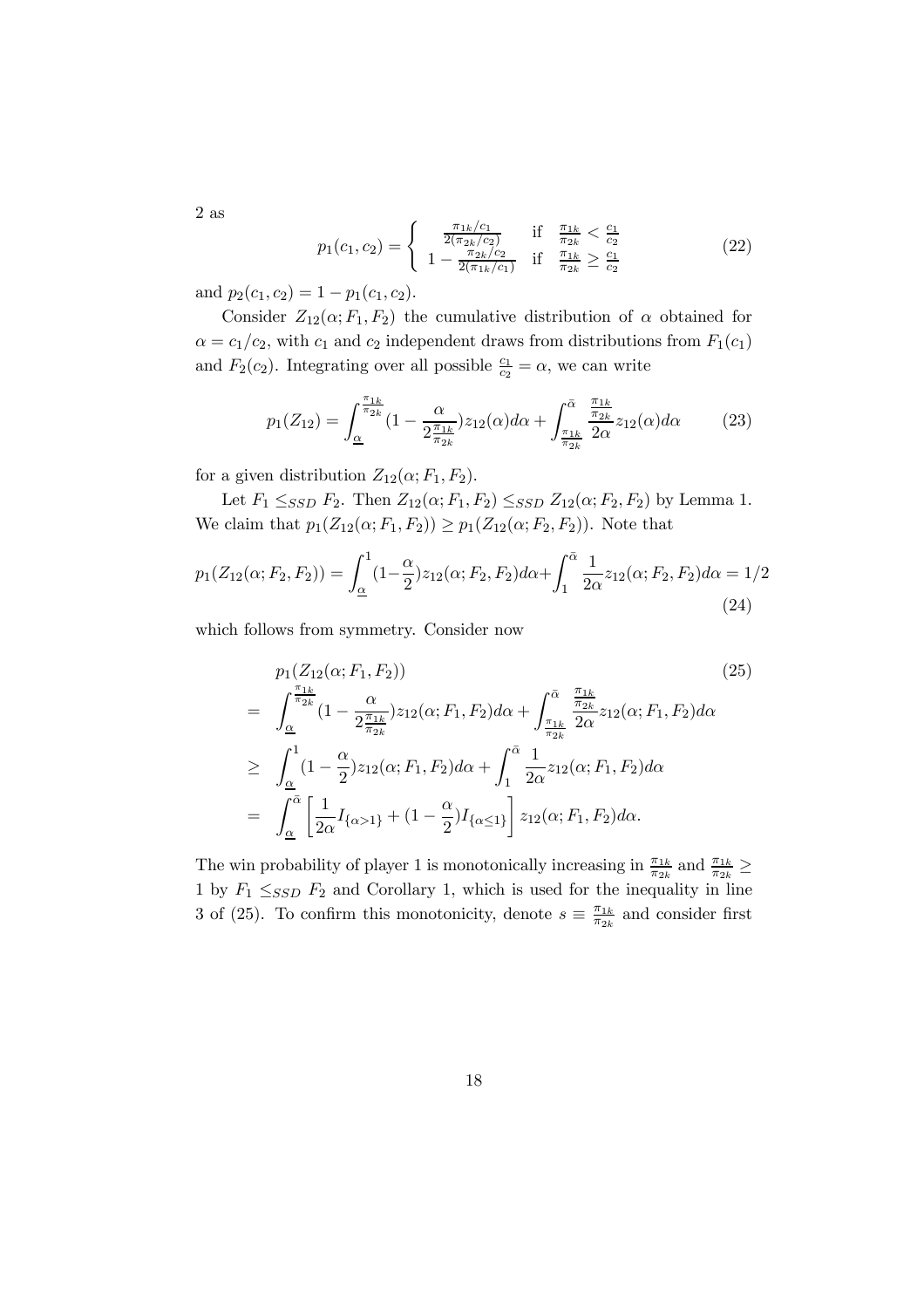derivatives:

$$
\frac{\partial}{\partial s} \left( \int_{\underline{\alpha}}^{s} (1 - \frac{\alpha}{2s}) z_{12}(\alpha) d\alpha + \int_{s}^{\bar{\alpha}} \frac{s}{2\alpha} z_{12}(\alpha) d\alpha \right) \tag{26}
$$
\n
$$
= (1 - \frac{s}{2s}) z_{12}(s) - \frac{s}{2s} z_{12}(s)
$$
\n
$$
+ \int_{\underline{\alpha}}^{s} \frac{\alpha}{2s^2} z_{12}(\alpha) d\alpha + \int_{s}^{\bar{\alpha}} \frac{1}{2\alpha} z_{12}(\alpha) d\alpha
$$
\n
$$
= \int_{\underline{\alpha}}^{s} \frac{\alpha}{2s^2} z_{12}(\alpha) d\alpha + \int_{s}^{\bar{\alpha}} \frac{1}{2\alpha} z_{12}(\alpha) d\alpha > 0
$$

Define the bracketed expression in the integrand in the last line of (25) to be  $\Phi(\alpha)$ , so that

$$
p_1(Z_{12}(\alpha; F_1, F_2)) = \int_{\underline{\alpha}}^{\overline{\alpha}} \Phi(\alpha) z_{12}(\alpha; F_1, F_2) d\alpha.
$$
 (27)

Note that  $\Phi(\alpha)$  is continuously differentiable everywhere on  $(\underline{\alpha}, \overline{\alpha})$  and decreasing in  $\alpha$  with  $\frac{\partial \Phi(\alpha)}{\partial \alpha} = -\frac{1}{2\alpha^2} < 0$  for  $\alpha > 1$  and  $\frac{\partial \Phi(\alpha)}{\partial \alpha} = -\frac{1}{2} < 0$  for  $\alpha \leq 1$ . Furthermore,  $\Phi(\alpha)$  is convex since  $\frac{\partial^2 \Phi(\alpha)}{(\partial \alpha)^2} = \frac{1}{\alpha^3} > 0$  for  $\alpha > 1$  and  $\frac{\partial^2 \Phi(\alpha)}{(\partial \alpha)^2} = 0$  for  $\alpha \leq 1$ . Accordingly, we can again apply Theorem 2 in Hadar and Russel (1969) to find that

$$
p_1(Z_{12}(\alpha; F_1, F_2))
$$
\n
$$
\geq \int_{\underline{\alpha}}^{\overline{\alpha}} \Phi(\alpha) z_{12}(\alpha; F_1, F_2) d\alpha
$$
\n
$$
\geq \int_{\underline{\alpha}}^{\overline{\alpha}} \Phi(\alpha) z_{12}(\alpha; F_2, F_2) d\alpha
$$
\n
$$
= p_1(Z_{12}(\alpha; F_2, F_2)).
$$
\n(28)

This concludes the proof.  $\blacksquare$ 

These insights can now be applied to the simplest example of a selfcontained elimination tournament. Consider four players  $i \in \{1, 2, 3, 4\}$  in the elimination tournament that is depicted in Figure 3. The tournament consists of a series of elimination matches. Player 1 plays against player 2 in one of the semi-finals, and players 3 and 4 play against each other in a parallel semi-final. The winner from each of these semi-finals is admitted to the final. Both the semi-finals and the final follow the rules of a perfectly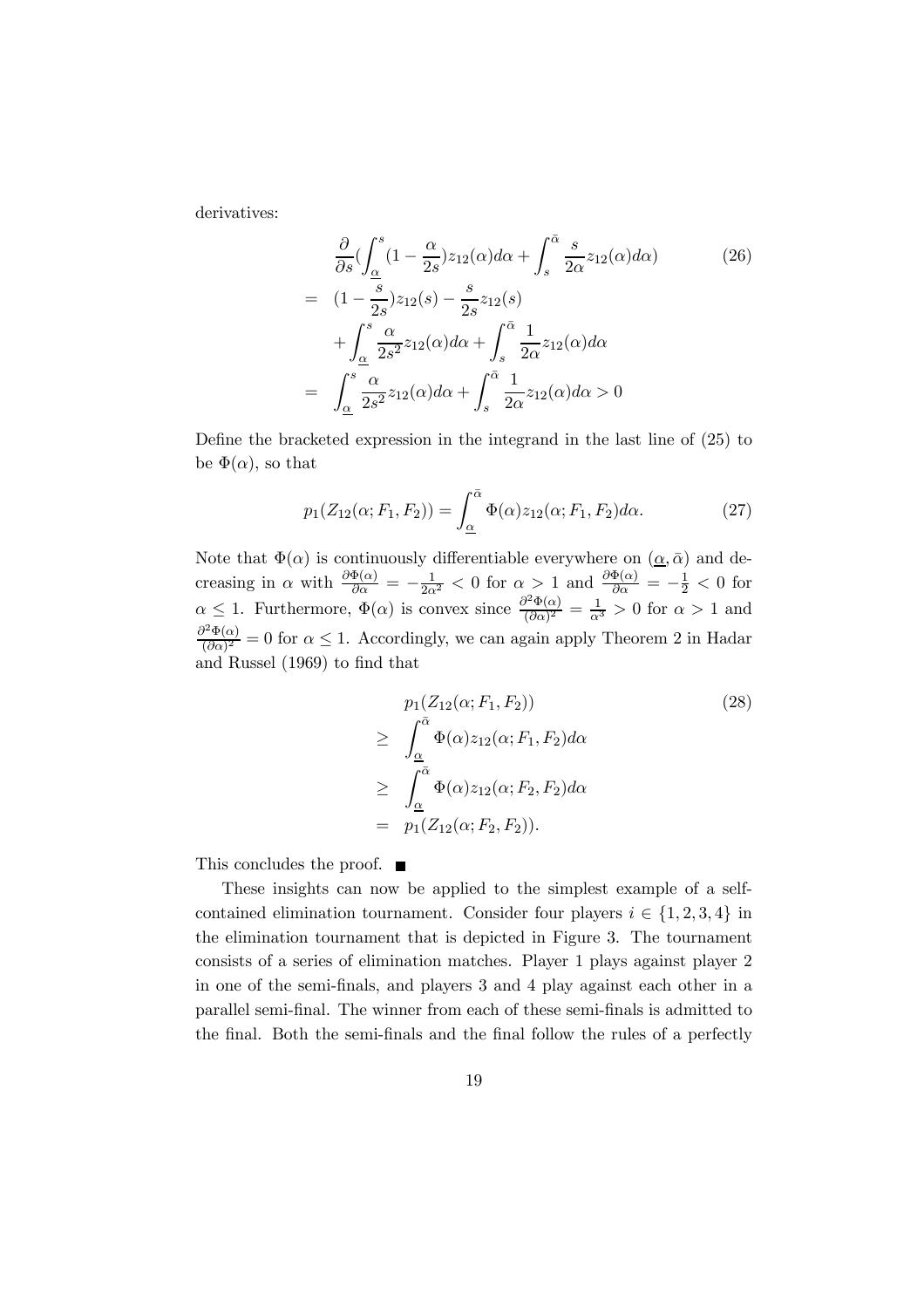

Figure 3: Elimination tournament

discriminating contest similar to the perfectly discriminating contest that was considered in section 2. Each of the respective two participants expends effort and the contestant with the higher effort wins the respective stage game, with the winner determined by a random draw in the case of a tie in effort. In each stage game the cost parameters  $c_i$  of the two contestants are independent draws (across players and time) from a probability distribution with cumulative distribution functions  $F_i$  for  $i \in \{1, 2, 3, 4\}.$ 

We assume here that these distribution functions are time invariant; i.e.,  $c_i$  of player i in the semi-final and in the final are independent draws from the same distribution  $F_i$ . Changes in the distributions over time will be considered in section 4. For tractability, we consider the problem for players 1 and 2 assuming that players 3 and 4 have identical cost distributions  $F_3 = F_4 \equiv F_k$ . For any given distribution of player  $i \in \{1,2\}$ ,  $F_i$ , the payoff from taking part in the final is  $\pi_{ik}(F_i, F_k)$  and determined by (2) with  $Z_{ik}(\alpha)$  being the distribution of  $\frac{c_i}{c_k}$  that is induced by  $F_i$  and  $F_k$ , where  $F_3 = F_4 = F_k$  makes it a matter of irrelevance for players 1 and 2 whether 3 or 4 is the other finalist.

Given this game, (17) and (18) determine the equilibrium payoffs in the semi-final for players 1 and 2. We can apply Propositions 6 and 7 to conclude that, starting at the semi-final stage, the expected equilibrium payoff and the win probability of player 1 are higher than the payoff and the win probability of player 2 if  $F_1 \leq_{SSD} F_2$ .

This example reveals that a higher cost dispersion also benefits a player in a dynamic contest. It makes it more likely that the player succeeds and is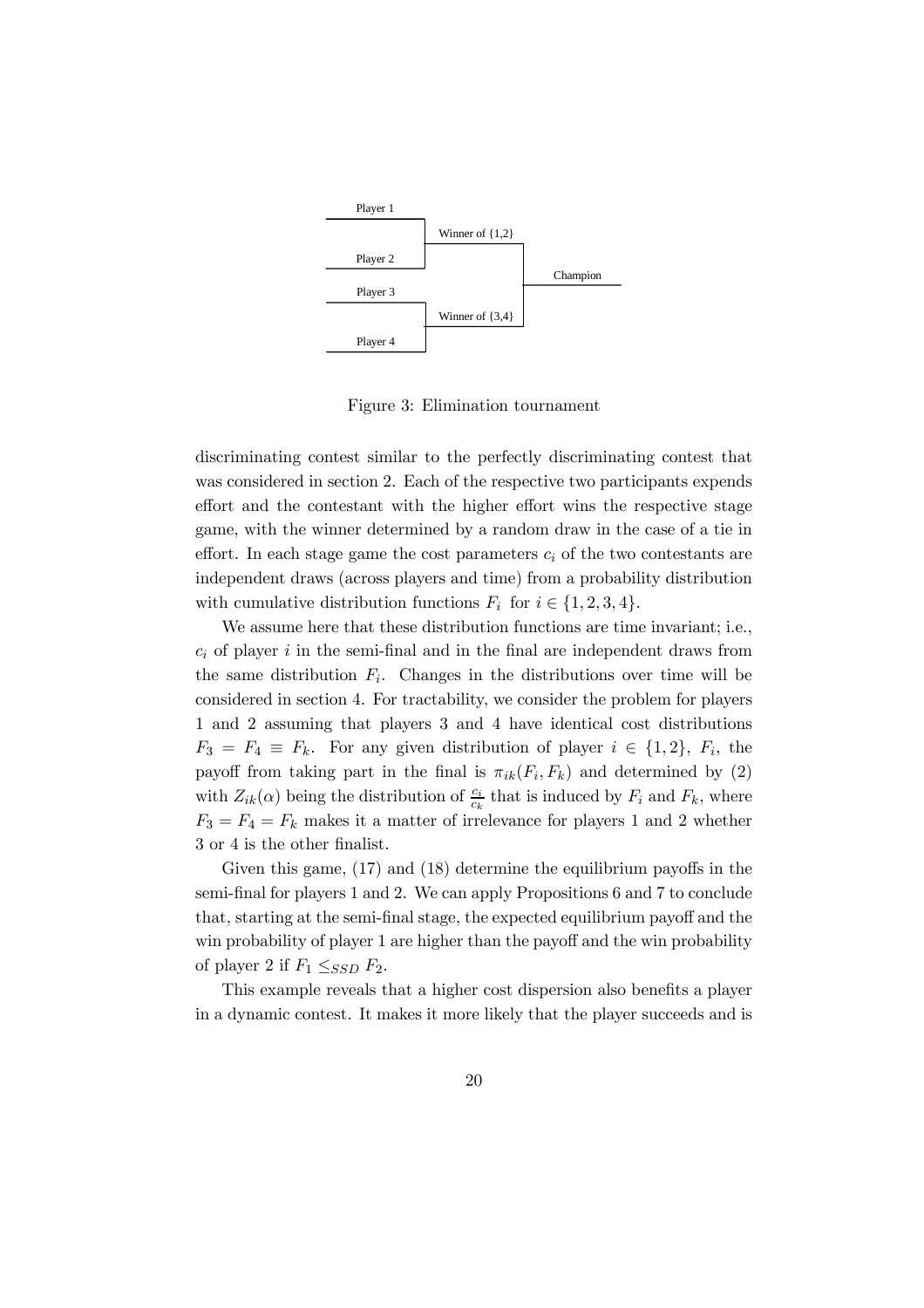not eliminated in an earlier round of the tournament and it also increases the player's payoff from participating in the tournament. Thinking about selection properties of repeated elimination tournaments, this result suggests that individuals with a higher variability in their ability have a two-fold advantage in such competition structures. The prize from winning in earlier stages is higher, and for given prize levels, the probability of winning is higher. For the population of potential participants in such competition structures, the self-selection of types in the entry stage and the selection forces in the course of the elimination tournament compound in their effects. Participants from a larger population who self-select into such competition structures should have an ability that is more dispersed than average, and this dispersion should increase in the later stages of an elimination tournament due to the selection properties of the elimination contest.

#### 4 Multi-battle contests

The conclusion that dispersed ability benefits players also holds for problems in which the same players compete with each other in multi-battle contests. Consider two players 1 and 2 in a simplified and symmetric multi-battle contest as described Konrad and Kovenock (2006). The two players take part in a game which is comprised of a sequence of similar one shot simultaneous move perfectly discriminating contests which we refer to as battles. A prize of size 1 is awarded to the one player who is the first to win two battles; the loser receives a prize of zero. The problem is depicted in Figure 4. Starting from the initial state  $(2, 2)$  the first battle takes place. If player 1 wins, they move to state  $(1, 2)$ . From there, player 1 wins the prize if he wins the subsequent battle. If player 2 wins the subsequent battle, they move to state  $(1, 1)$ . Similarly, if player 2 wins the battle at  $(2, 2)$ , they enter into state  $(2, 1)$ . From there, 2 can win the prize in the next battle, or, if 1 wins at  $(2, 1)$ , they move to  $(1, 1)$ . Finally, the subgame at state  $(1, 1)$  is equivalent with the static perfectly discriminating contest that was studied in section 2.

Konrad and Kovenock (2006) consider a more general version of this game with asymmetric players, with more than two required battle wins,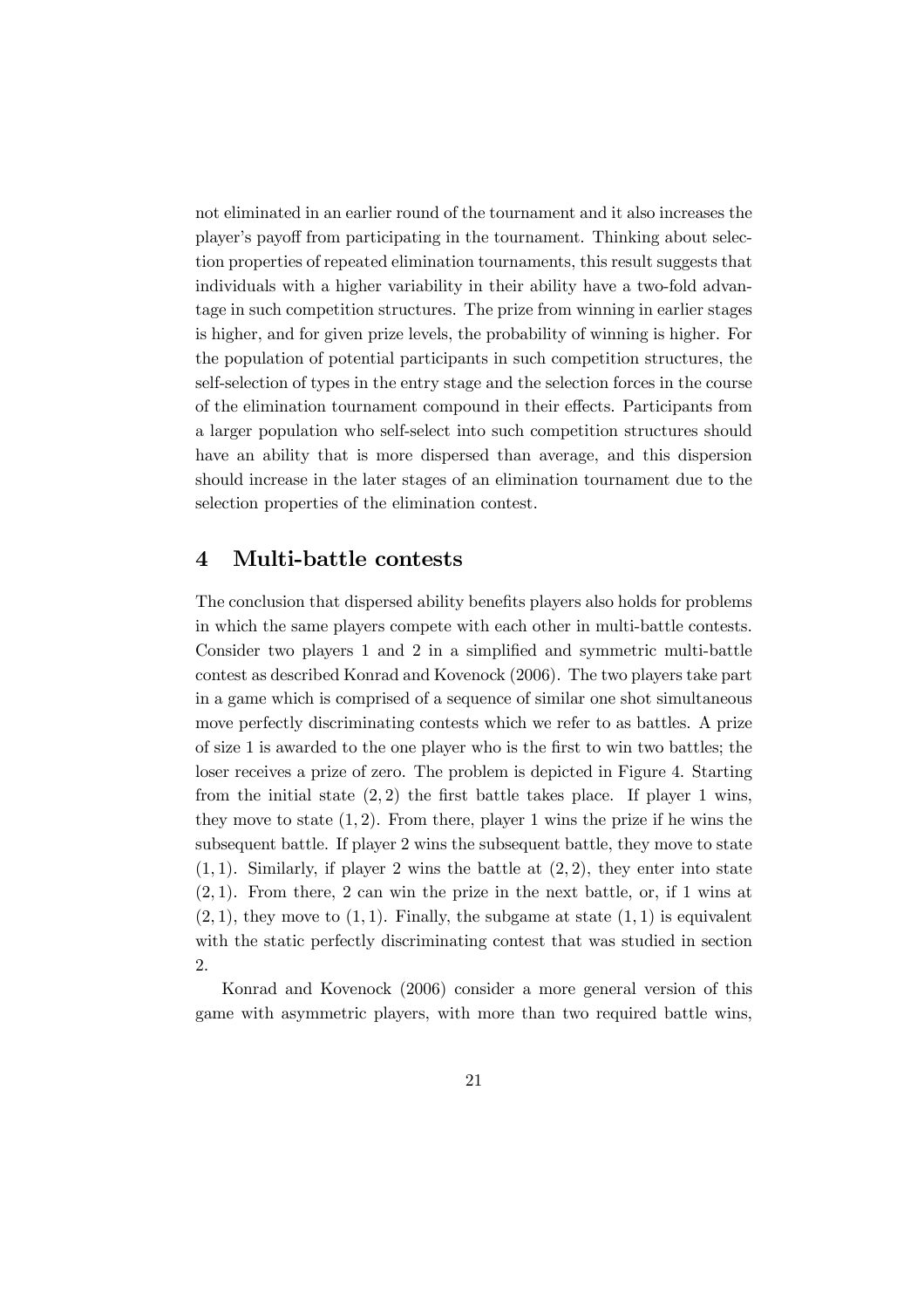

Figure 4: Multi-battle contest

and with intermediate prizes that are allocated to the winner of any battle. However, they assume that the ability of players is exogenous, invariant across all states, and known to both players. Applying their framework to the simple symmetric case, they show that the symmetric game has the following interesting features: at (2, 2), the sum of both players' efforts is equal to the unit value of the prize. From there, players move to state  $(2, 1)$  or  $(1, 2)$ . At this asymmetric state the advantaged player wins without expending any further effort and the perfectly discriminating contest at  $(2, 1)$  or (1, 2) becomes trivial. The key for understanding this result is the following fact. Suppose the players are in state  $(2, 1)$ . Player 1 could expend some positive effort and try to win the perfectly discriminating contest in this state. But if he does this and wins, the players will enter into state  $(1, 1)$ , at which they will dissipate all rent fighting over the unit prize in a symmetric perfectly discriminating contest with complete information. It is this anticipated outcome that leads to hold-up and prevents player 1 from trying to get back into play and to win, once the contest becomes asymmetric.

We consider how ability uncertainty at each state changes the result. For this purpose, let  $F_1^{(i,i)}(c_1) = F_2^{(i,i)}(c_2) \equiv F^{(i,i)}$  in state  $(i,i)$  and let  $F_1^{(i,j)}(c_1) = F_2^{(j,i)}(c_2) \equiv F^{(i,j)}$  in states  $(i,j)$  and  $(j,i)$ , in the sense that the actual cost parameters  $c_k^{(i,j)}$  at state  $(i,j)$  are draws from  $F^{(i,j)}$ , and stochastically independent over players and time. Further, let  $Z^{(i,j)}(\alpha)$  be the distribution of  $\frac{c_1}{c_2}$  that is induced by these distribution functions. We solve the multi-battle contest recursively, starting with state  $(1, 1)$ .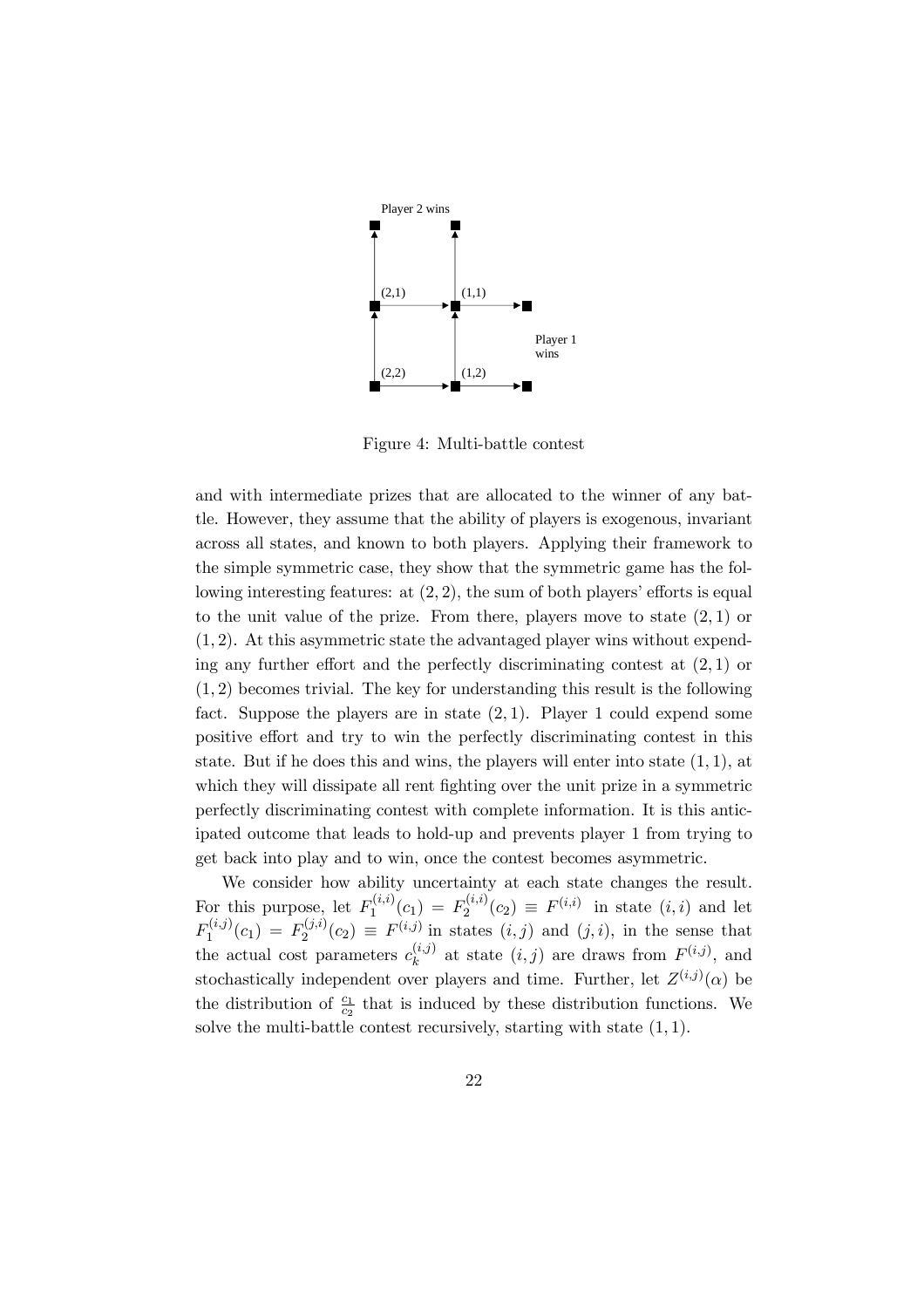At  $(1, 1)$ , a perfectly discriminating contest takes place. The expected payoffs of 1 and 2 at this state prior to the resolution of  $c_1^{(1,1)}$  and  $c_2^{(1,1)}$  are  $\pi_1^{(1,1)} = \pi_2^{(1,1)} = \pi^{(1,1)}$  and are given in (2). Turn now to (1, 2). Player 1's payoff from winning at  $(1, 2)$  is equal to 1 (the unit prize), and 1's payoff from losing is determined by the payoff in the continuation game at  $(1, 1)$ , i.e., equal to  $\pi^{(1,1)}$ . For player 2, the payoff from losing at  $(1, 2)$  is zero. The payoff from winning is the equilibrium payoff in the continuation game at  $(1, 1)$ , i.e., equal to  $\pi^{(1,1)}$ .

From Proposition 1, for given  $c_1$  and  $c_2$ , it holds that the equilibrium payoff for player 1 is  $1 - \frac{c_1}{c_2} \pi^{(1,1)}$  for  $\frac{c_1}{c_2} < \frac{1 - \pi^{(1,1)}}{\pi^{(1,1)}}$  and  $\pi^{(1,1)}$  for  $\frac{c_1}{c_2} \ge \frac{1 - \pi^{(1,1)}}{\pi^{(1,1)}}$ . Accordingly, the expected payoff of player 1 is

$$
\pi_1^{(1,2)} = \int_{\underline{\alpha}}^{\frac{1-\pi^{(1,1)}}{\pi^{(1,1)}}} (1 - \alpha \pi^{(1,1)}) z^{(1,2)}(\alpha) d\alpha + \int_{\frac{1-\pi^{(1,1)}}{\pi^{(1,1)}}}^{\overline{\alpha}} \pi^{(1,1)} z^{(1,2)}(\alpha) d\alpha. (29)
$$

Analogous reasoning for player 2 yields an equilibrium payoff equal to  $\pi^{(1,1)}$  –  $\frac{c_2}{c_1}(1-\pi^{(1,1)})$  for given cost parameters with  $\frac{c_1}{c_2} > \frac{1-\pi^{(1,1)}}{\pi^{(1,1)}}$ , and a payoff of zero for  $\frac{c_1}{c_2} \leq \frac{1-\pi^{(1,1)}}{\pi^{(1,1)}}$ . Hence, the expected equilibrium payoff at  $(1, 2)$  prior to the revelation of the actual cost parameters at this state is

$$
\pi_2^{(1,2)} = \int_{\frac{1-\pi^{(1,1)}}{\pi^{(1,1)}}}^{\bar{\alpha}} (\pi^{(1,1)} - \frac{1}{\alpha} (1 - \pi^{(1,1)})) z^{(1,2)}(\alpha) d\alpha.
$$
 (30)

By symmetry, the payoffs at  $(2, 1)$  are  $\pi_1^{(2,1)} = \pi_2^{(1,2)}$  and  $\pi_2^{(2,1)} = \pi_1^{(1,2)}$ .

Turn now to state  $(2, 2)$ . Player 1's gain from winning the perfectly discriminating contest at  $(2, 2)$  equals  $\pi_1^{(1,2)} - \pi_1^{(2,1)} = \pi_1^{(1,2)} - \pi_2^{(1,2)}$  and, by symmetry, the same applies for player 2. This difference can be calculated further and turns out to be

$$
\pi_1^{(1,2)} - \pi_2^{(1,2)} = \int_{\underline{\alpha}}^{\frac{1-\pi^{(1,1)}}{\pi^{(1,1)}}} (1 - \alpha \pi^{(1,1)}) z^{(1,2)}(\alpha) d\alpha + \int_{\frac{1-\pi^{(1,1)}}{\pi^{(1,1)}}}^{\bar{\alpha}} \frac{1}{\alpha} (1 - \pi^{(1,1)}) z^{(1,2)}(\alpha) d\alpha.
$$
\n(31)

This difference is strictly positive. Note also that the function

$$
(1 - \alpha \pi^{(1,1)}) I_{\{\alpha \le \frac{1 - \pi^{(1,1)}}{\pi^{(1,1)}}\}} + \frac{1}{\alpha} (1 - \pi^{(1,1)}) I_{\{\alpha > \frac{1 - \pi^{(1,1)}}{\pi^{(1,1)}}\}} \tag{32}
$$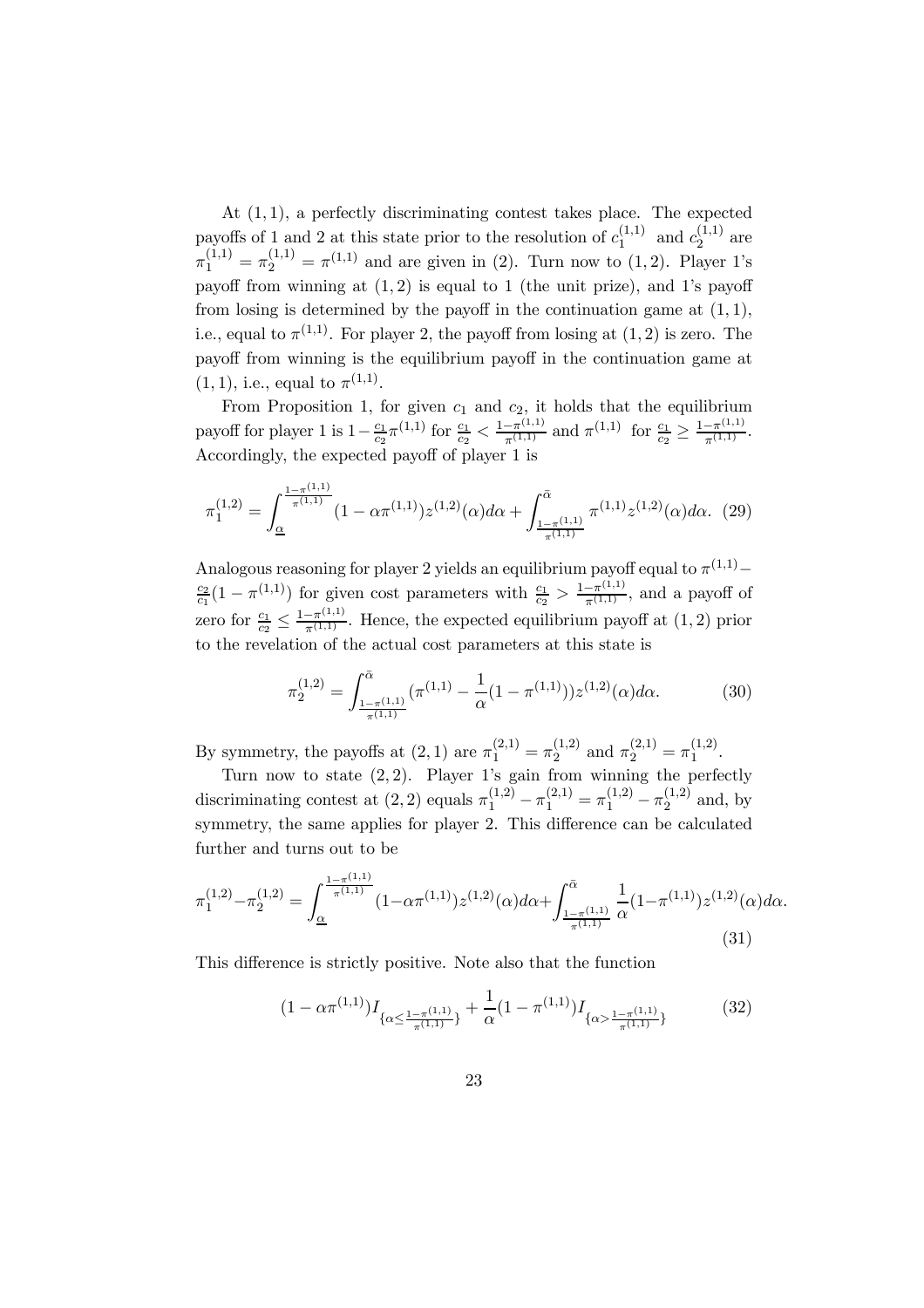is convex in  $\alpha$  for a given value of  $\pi^{(1,1)}$ . Accordingly, making again use of (2), but using that the value of winning is not equal to 1, but equal to (31), the equilibrium payoff of player 1 or player 2 from winning at  $(2, 2)$  is

$$
\pi^{(2,2)} = \int_{\underline{\alpha}}^{1} [(\pi_1^{(1,2)} - \pi_2^{(1,2)})(1-\alpha)] z^{(2,2)}(\alpha) d\alpha + \pi_1^{(2,1)}.
$$
 (33)

This payoff is typically strictly positive. Of course, the payoff is bounded from above, as the difference  $\pi_1^{(1,2)} - \pi_2^{(1,2)} \leq 1$ .

Consider also changes in the distribution of  $Z^{(i,j)}(\alpha)$  in the sense of SSD. If  $Z^{(2,2)} \leq_{SSD} \hat{Z}^{(2,2)}$ , then by Proposition 3 player 1's payoff is higher under  $Z^{(2,2)}$  than under  $\hat{Z}^{(2,2)}$ . Similarly, if  $Z^{(1,1)} \leq_{SSD} \hat{Z}^{(1,1)}$ , then  $\pi^{(1,1)}$  under  $Z^{(1,1)}$  is higher than  $\pi^{(1,1)}$  under  $\hat{Z}^{(1,1)}$ . Also,  $\pi_1^{(1,2)}$  is convex in  $\alpha$ , and, hence, a mean preserving spread in  $Z^{(1,2)}(\alpha)$  will increase  $\pi_1^{(1,2)}$ .

It is conceptually straightforward and notationally cumbersome to generalize this outcome for multi-battle contests that do not start at  $(2, 2)$ , but at some state  $(n, m)$ . But it is clear from this example that uncertainty about actual ability in each single battle will partially resolve the hold-up problem in this game. Players will not dissipate the value of the prize if they start in a symmetric state  $(n, n)$  in which they have symmetric, but random abilities. Also, in contrast to the case of deterministic ability (Konrad and Kovenock 2006), effort will generally not drop to zero in the perfectly discriminating contest in asymmetric states. Intuitively, starting in an asymmetric state, returning to a state of symmetry will not imply that all rent will be dissipated in expectation at this state, and this provides incentives for the disadvantaged player to try and catch up to the advantaged player.

#### 5 Conclusions

In this paper we show that transient ability shocks or, more precisely, shocks to the unit cost of effort, ameliorate the effects of cutthroat competition in single and multi-stage perfectly discriminating contests. More precisely, despite the fact that, all else equal, less able players earn a zero expected utility in such a contest, stochastic ability means that "on any given day" an underdog may be more able than a favorite. This turns participation in such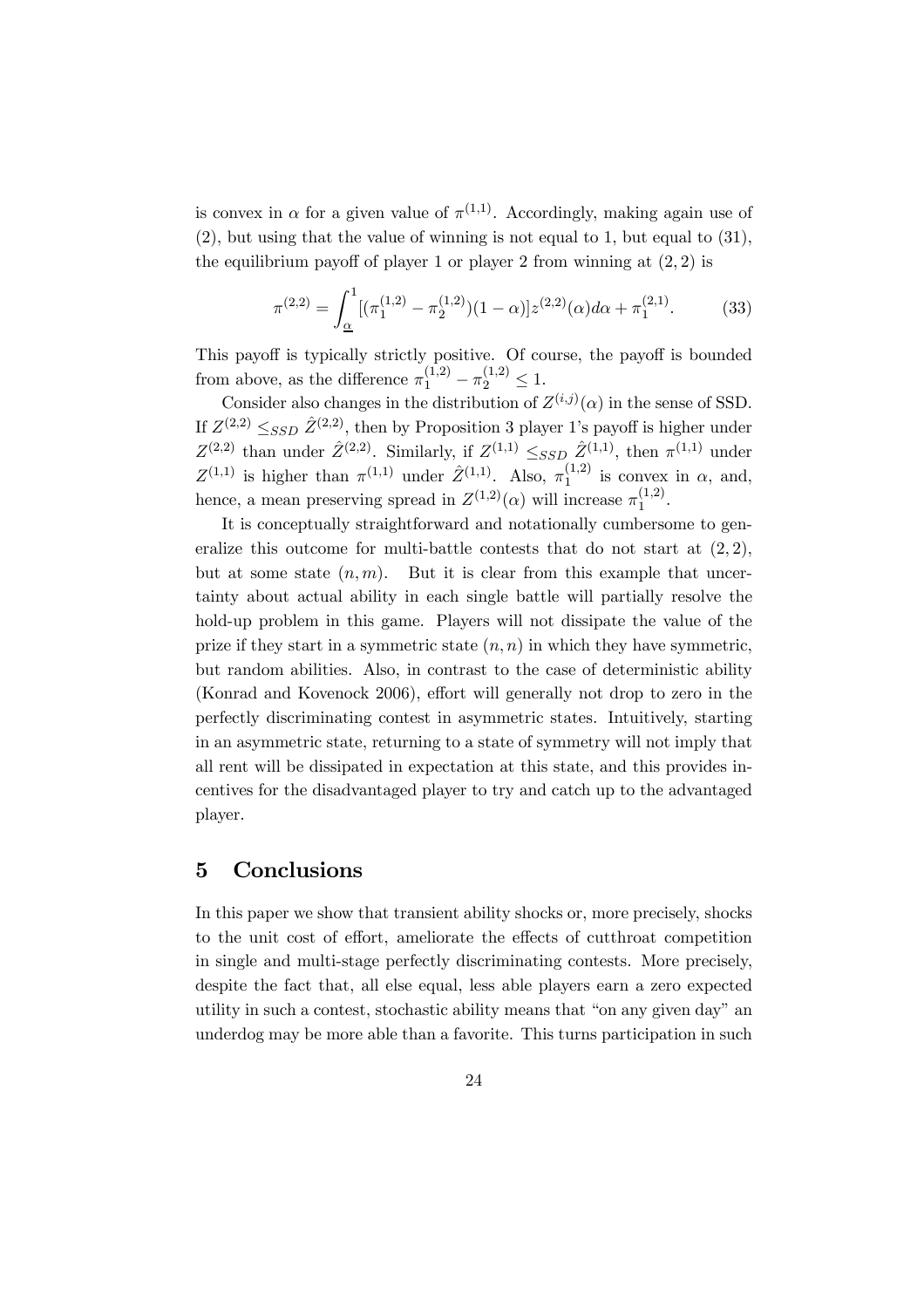a contest into an option: a player earns a zero expected payoff in perfectly discriminatory contests in which he is less able than his rival, but earns a positive payoff, linearly decreasing in his own unit cost of effort, in contests in which he is more able. Hence, players benefit from mean preserving spreads of their own cost distribution. Mean preserving spreads of a rival's distribution of cost may benefit or harm a player, but never benefit the player more than the rival himself. This has important implications for the hold-up problem arising in multi-stage contests. First, because players earn a positive expected payoff from the contest ex ante (in contrast to the deterministic cost case), the cutthroat nature of later stage contests does not completely discourage effort in earlier stage contests. Second, the "reversion to the mean" arising in later stage contests means that even if a player in a given contest is less able than his rival, if he is more able on average, his continuation value from winning the contest will be greater, and therefore his imputed value of the prize from the present contest will be greater. This leads to greater effort, at least partially offsetting his transient ability disadvantage.

Our results have far reaching implications for both naturally arising and mechanism-induced selection processes. First, we demonstrate that, given two rival players with identical mean abilities, the player with the greater dispersion in ability achieves higher payoffs in the contest against his rival. Moreover, the "riskier" player also obtains a higher expected payoff than does his rival against any third player, regardless of that player's distribution of ability. Hence, all else equal, we would expect evolutionary forces to lead to greater fitness of players with "riskier" distributions of abilities. Such players would also be more willing to expend whatever entry costs might be required to participate in perfectly discriminating contests. In addition to this naturally occurring selection, within mechanism selection also arises. All else equal, players with more disperse abilities have, higher continuation values from winning at early or intermediate stages of multistage contests, which increases their cost contingent incentive to expend effort in the current stage-contest faced. This leads to both higher effort and an increased probability of advancement.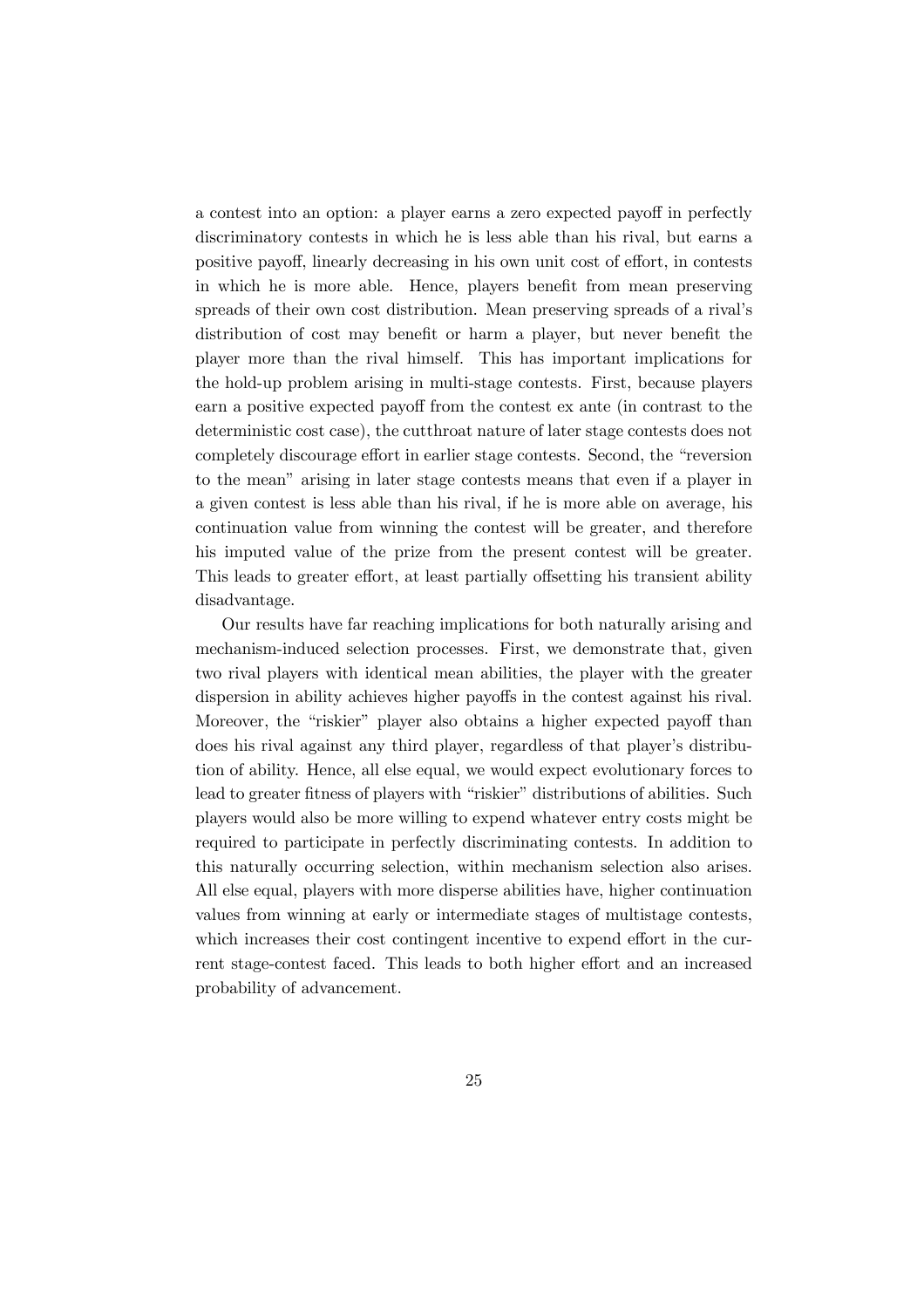#### 6 Appendix

In this Appendix we formally prove Lemma 1 for absolutely continuous distributions. The proof for more general distributions is similar. Define  $\alpha_s = \frac{c_s}{c_k}$  for  $s \in \{i, j\}$ , and let  $Z_s(\alpha_s)$  be the cumulative distribution function of  $\alpha_s$ . Note that

$$
Z_s(\alpha) = prob(\frac{c_s}{c_k} \le \alpha)
$$
  
=  $prob(c_s \le \alpha c_k)$   
=  $\int_{\underline{c}}^{\overline{c}} F_s(\alpha c_k) f_k(c_k) dc_k$ 

where use is made of the assumption that  $c_k$  is positive. Hence,

$$
Z_i(\alpha) - Z_j(\alpha) = \int_{\underline{c}}^{\overline{c}} F_i(\alpha c_k) f_k(c_k) dc_k - \int_{\underline{c}}^{\overline{c}} F_j(\alpha c_k) f_k(c_k) dc_k
$$

$$
= \int_{\underline{c}}^{\overline{c}} (F_i(\alpha c_k) - F_j(\alpha c_k)) f_k(c_k) dc_k
$$

Accordingly,

$$
\int_{\underline{\alpha}}^{x} (Z_i(\alpha) - Z_j(\alpha)) d\alpha \qquad (A3)
$$
\n
$$
= \int_{\underline{\alpha}}^{x} \left[ \int_{\underline{c}}^{\overline{c}} (F_i(\alpha c_k) - F_j(\alpha c_k)) f_k(c_k) d c_k \right] d\alpha
$$
\n
$$
= \int_{\underline{c}}^{\overline{c}} \left[ \int_{\underline{\alpha}}^{x} (F_i(\alpha c_k) - F_j(\alpha c_k)) d\alpha \right] f_k(c_k) d c_k
$$
\n
$$
= \int_{\underline{c}}^{\overline{c}} \frac{1}{c_k} \left[ \int_{\underline{\alpha}}^{c_k x} (F_i(\gamma) - F_j(\gamma)) d\gamma \right] f_k(c_k) d c_k,
$$

where  $\gamma \equiv \alpha c_k$ . Now, since  $c_j$  dominates  $c_i$  in the sense of second-order stochastic dominance,  $\left[\int_{\underline{c}}^{c_kx} (F_i(\gamma) - F_j(\gamma))d\gamma\right] \geq 0$  for all  $xc_k \geq 0$ , and this, in turn, implies that the last line in  $(34)$  is non-negative for all x and this completes the proof.

#### References

[1] Abrevaya, Jason, 2002, Ladder tournaments and underdogs: lessons from professional bowling, Journal of Economic Behavior and Or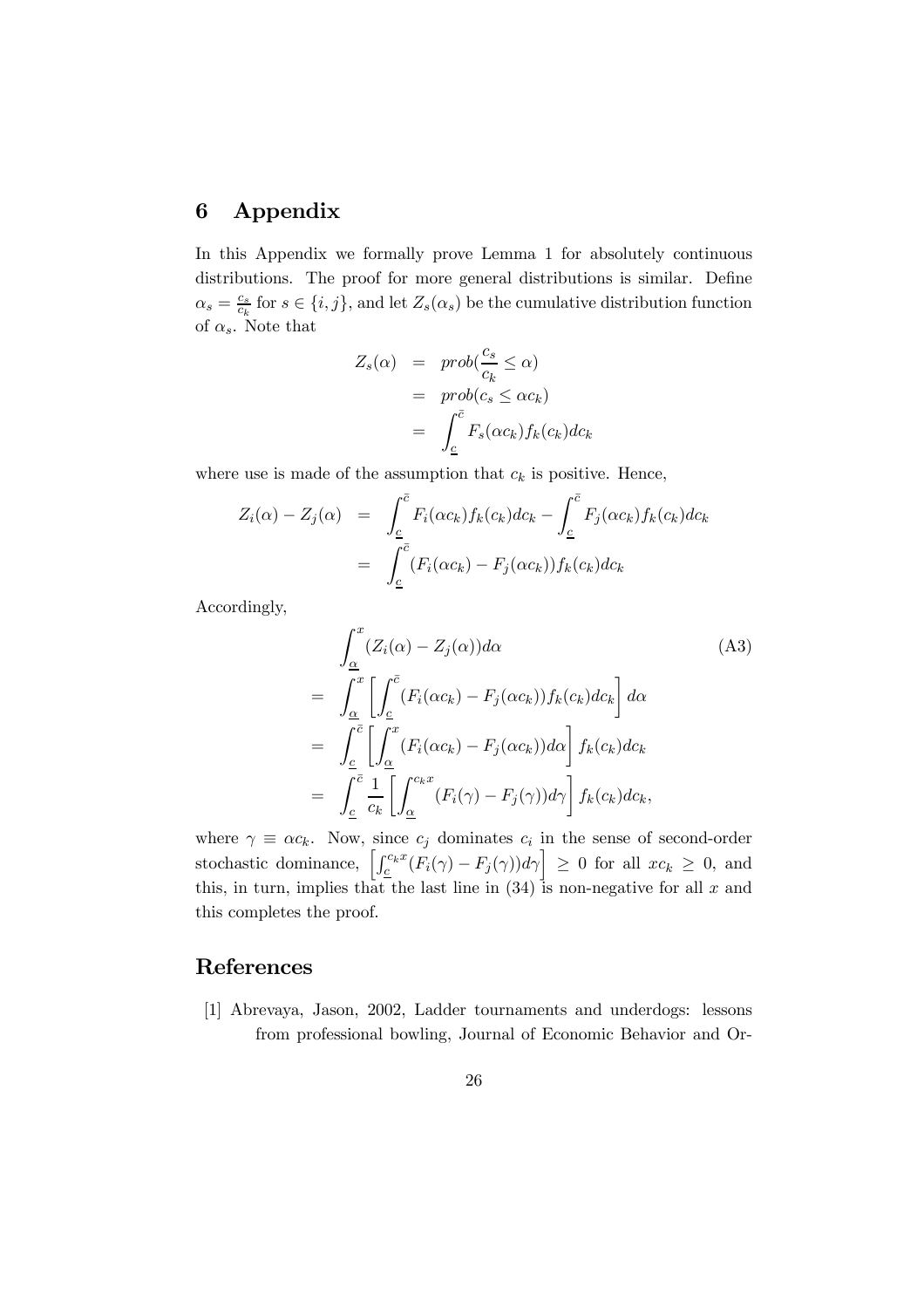ganization, 47, 87-101.

- [2] Aldrich, John H., 1980, A dynamic model of presidential nomination campaigns, American Political Science Review, 74(3), 651-669.
- [3] Baik, Kyung Hwan, and Jason F. Shogren, 1992, Strategic behavior in contests - comment, American Economic Review, 82(1), 359-362.
- [4] Baye, Michael R., Dan Kovenock and Casper de Vries, 1996, The all-pay auction with complete information, Economic Theory, 8, 362-380.
- [5] Dixit, Avinash K., 1987, Strategic behavior in contests, American Economic Review, 77, 891-898.
- [6] Garfinkel, Michelle R. and Stergios Skaperdas, 2000, Conflict without misperceptions or incomplete information: how the future matters, Journal of Conflict Resolution, 44, 793-807.
- [7] Gradstein, Mark, and Kai A. Konrad, 1999, Orchestrating rent seeking contests, Economic Journal, 109(458), 536-545.
- [8] Groh, Christian, Benny Moldovanu, Aner Sela and Uwe Sunde, 2003, Optimal seedings in elimination tournaments, SFB/TR 15 Discussion Paper No. 140.
- [9] Hadar, Josef, and William R. Russel, 1969, Rules for ordering uncertain prospects, American Economic Review, 59, 25-34.
- [10] Harbaugh, Rick, and Tilman Klumpp, 2005, Early round upsets and championship blowouts, Economic Inquiry, 43(2), 316-329.
- [11] Harris, Christopher and John Vickers, 1987, Racing with uncertainty, Review of Economic Studies, 54(1), 1-21.
- [12] Hillman, Arye, and John G. Riley, 1989, Politically contestable rents and transfers, Economics and Politics, 1, 17-40.
- [13] Horen, Jeff, and Raymond Riezman, 1985, Comparing draws for single elimination tournaments, Operations Research, 33(2), 249-262.
- [14] Klumpp, Tilman, and Mattias K. Polborn, 2006, Primaries and the New Hampshire effect, Journal of Public Economics, 90, 6-7, 1073-1114.
- [15] Konrad, Kai A., 2004, Bidding in hierarchies, European Economic Review, 48(6), 1301-1308.